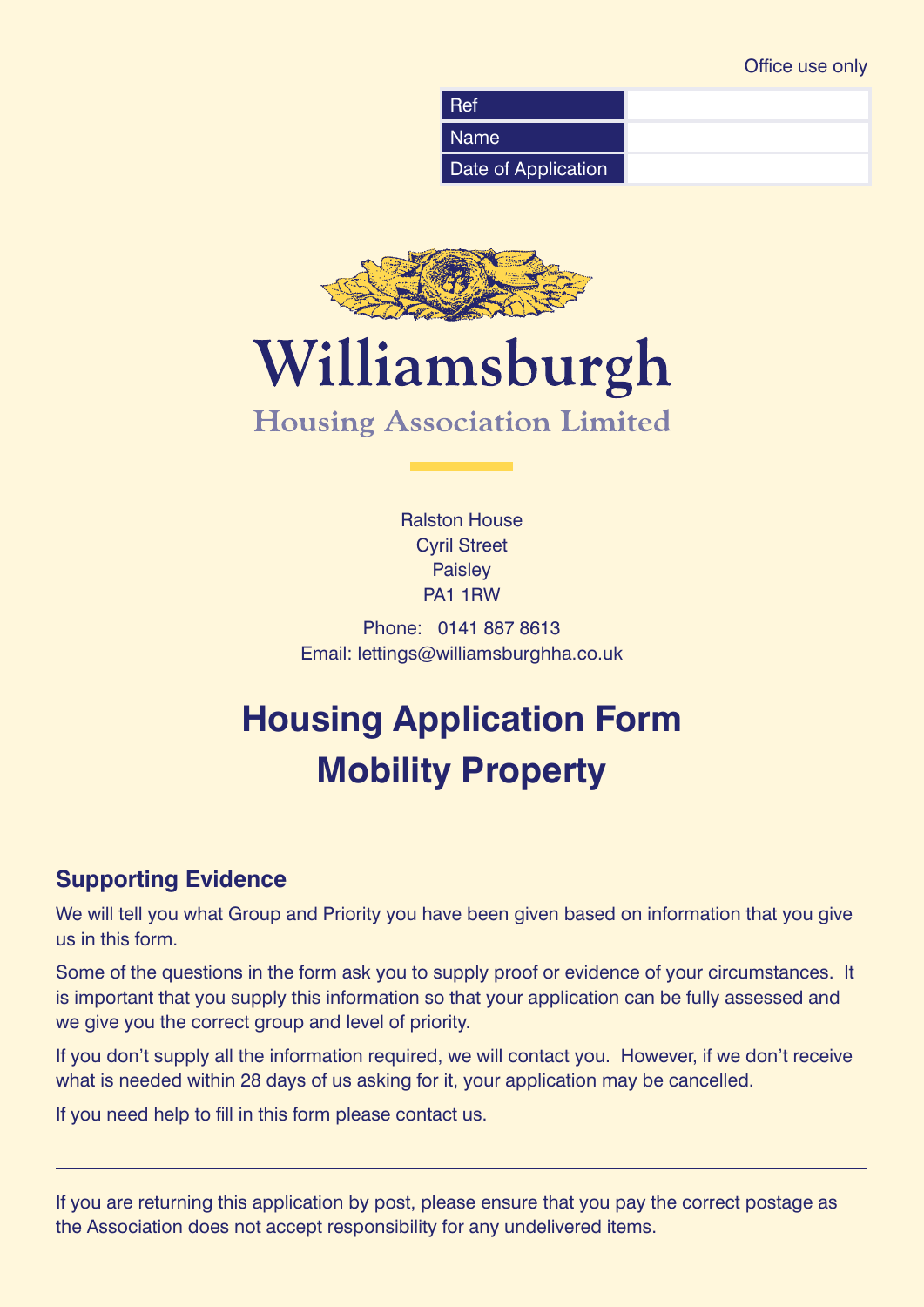#### **Emergency housing**

If you are homeless, are about to become homeless, are a refugee, or you or your children are experiencing violence or abuse from a member of your household, you should contact:

Renfrewshire Council, Development and Housing Services, Housing Advice and Homeless Services 15 Abercorn Street, Paisley, PA3 4AA 0300 300 0222 during office hours, or 0800 121 4466 outwith office hours.

#### **Contacting you**

We aim to contact you in a format that is accessible to you. Please give us details if you wish to receive any future correspondence or information in an alternative format.



| Where did you hear about Williamsburgh Housing Association? | <b>Please tick</b> |
|-------------------------------------------------------------|--------------------|
| <b>Advert</b>                                               |                    |
| <b>Friend or Relative</b>                                   |                    |
| <b>Other Landlord</b>                                       |                    |
| <b>Social Media</b>                                         |                    |
| <b>Williamsburgh Housing Association Office</b>             |                    |

#### **Confidentiality and Data Protection**

Any information given to us as part of the application process will be processed in compliance with Data Protection Legislation.

You can ask to look at the information held on your record. If you wish to do this, you should make a written request to the Association. There is a fee applied for this service, which should be sent to us along with the request and we will respond within one calendar month.

We will not keep your personal information longer than is needed.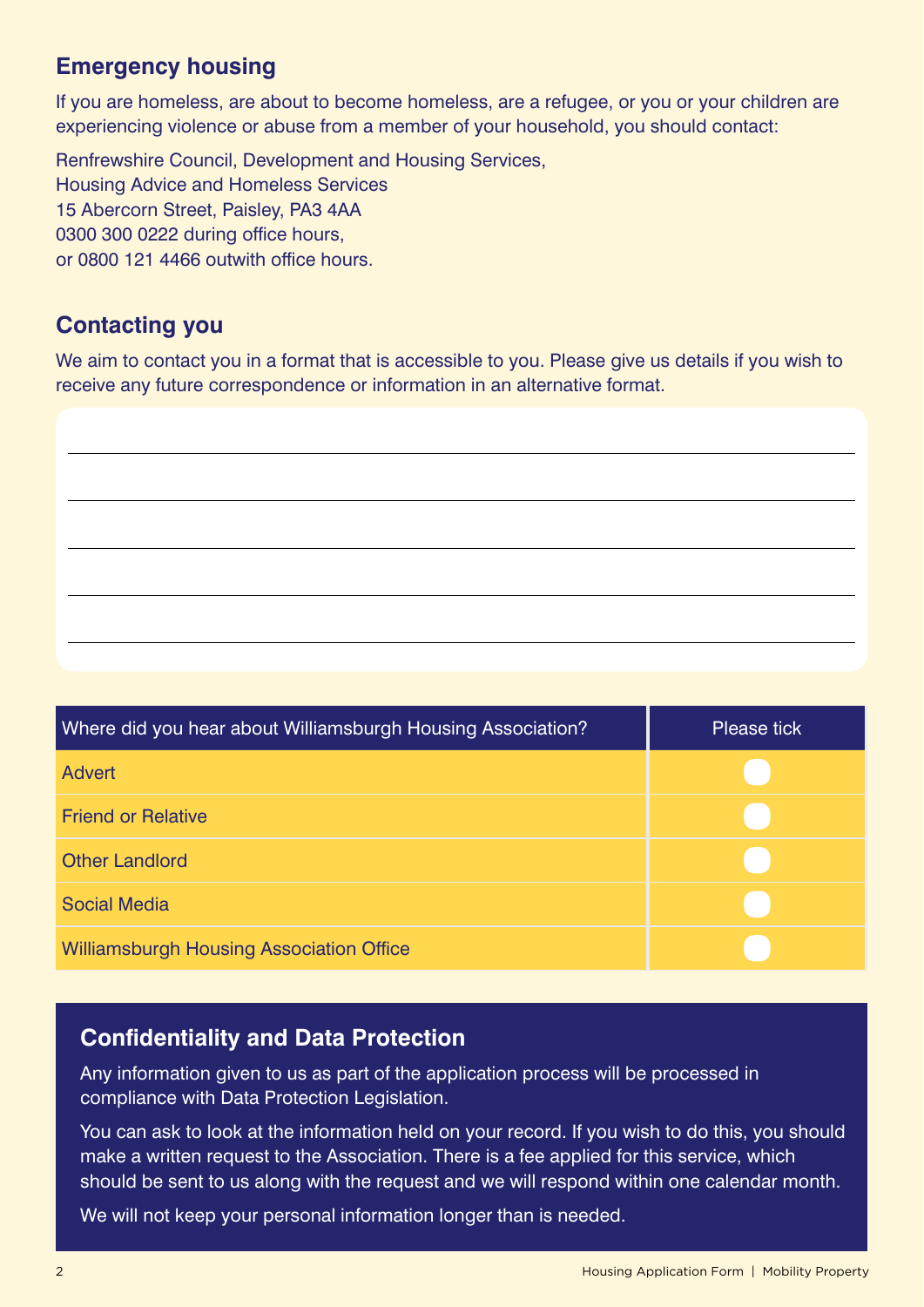## **Do you have a disability?**

Please tell us if you or any joint applicant have any of the following disabilities. This will allow us to communicate appropriately with you.

|                                 | Applicant (Please tick) | Joint Applicant (Please tick) |
|---------------------------------|-------------------------|-------------------------------|
| <b>Autism Spectrum Disorder</b> |                         |                               |
| <b>Blindness</b>                |                         |                               |
| <b>Hearing difficulties</b>     |                         |                               |
| <b>Learning difficulties</b>    |                         |                               |
| <b>Mental health problems</b>   |                         |                               |
| <b>Partial sight</b>            |                         |                               |
| <b>Physical disability</b>      |                         |                               |
| <b>Other</b>                    |                         |                               |

#### **Sharing information with someone else**

I/we give permission to share information about the progress of my housing application with:

|                                                   | Applicant | <b>Joint Applicant</b> |
|---------------------------------------------------|-----------|------------------------|
| Representative's name:                            |           |                        |
| Representative's date of birth<br>or organisation |           |                        |
| Representative's telephone number                 |           |                        |
| Applicant's signature                             |           |                        |
| Joint applicant's signature                       |           |                        |

Does anyone hold Power of Attorney for you?

|                                                   | Applicant        | Joint Applicant  |
|---------------------------------------------------|------------------|------------------|
| Representative's name:                            |                  |                  |
| Representative's date of birth or<br>organisation |                  |                  |
| Representative's telephone number                 |                  |                  |
| Applicant's signature                             |                  |                  |
| Joint applicant's signature                       |                  |                  |
| Reason for Power of Attorney?                     | <b>Financial</b> | <b>Financial</b> |
|                                                   | Welfare          | <b>Welfare</b>   |

**Please provide a copy of the Power of Attorney along with supporting proof from a medical professional.**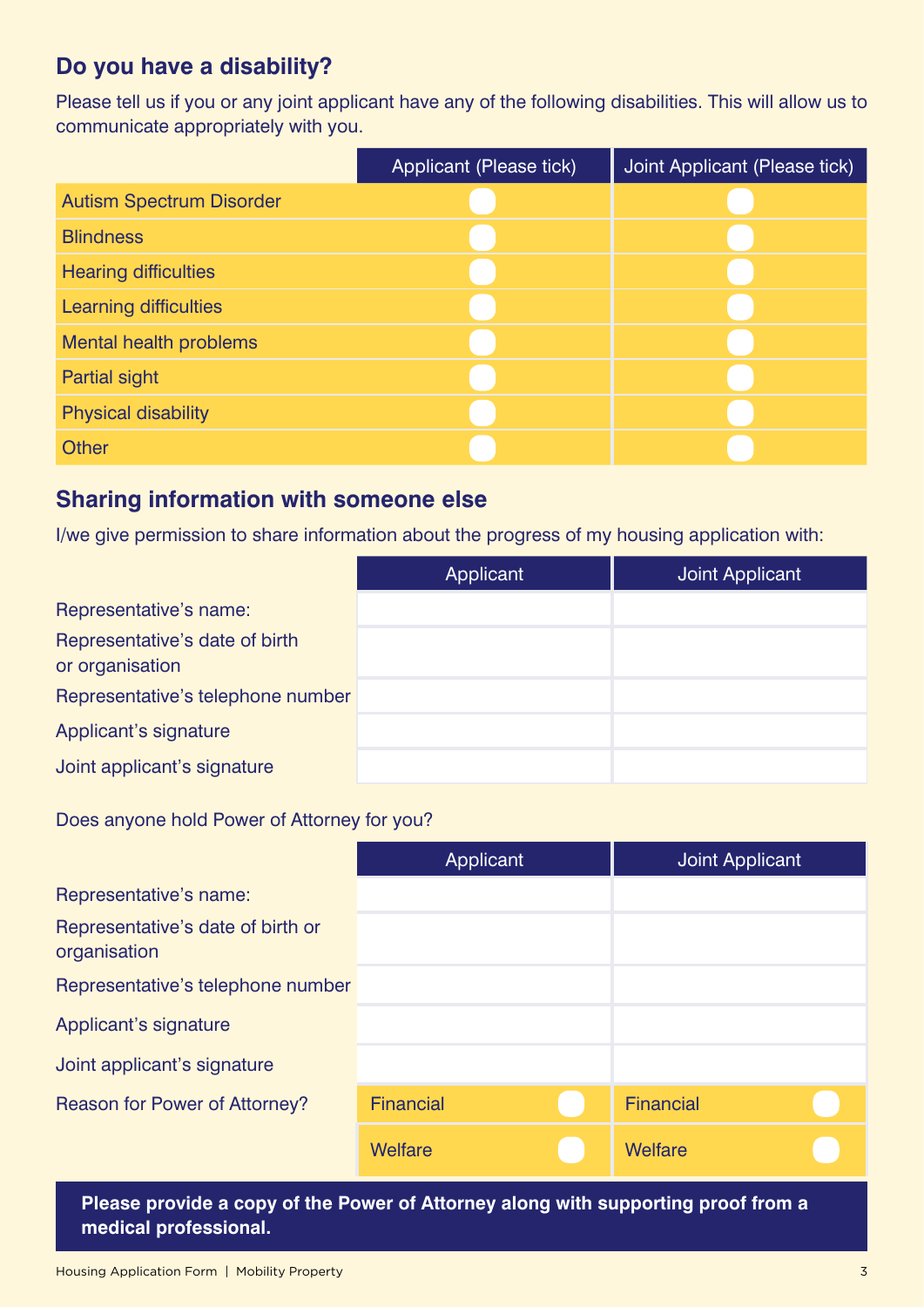# **Information we need about you and any joint applicant**

|                                             | Applicant      | <b>Joint Applicant</b> |
|---------------------------------------------|----------------|------------------------|
| <b>Title</b>                                | Mr/Mrs/Miss/Ms | Mr/Mrs/Miss/Ms         |
| <b>First name</b>                           |                |                        |
| Last name                                   |                |                        |
| National insurance number                   |                |                        |
| Date of birth                               | $\sqrt{2}$     |                        |
| Gender                                      | Male / Female  | Male / Female          |
| Relationship to joint<br>applicant (if any) |                |                        |
| Home telephone Number*                      |                |                        |
| Work Telephone Number*                      |                |                        |
| Mobile Telephone Number*                    |                |                        |
| Email address*                              |                |                        |

\*By providing us with your contact information above you are consenting to us contacting you via these methods. Please note, where an email address is provided we will send correspondence via email where possible.

| <b>Current address</b>                                                                                                                                             |                |  |
|--------------------------------------------------------------------------------------------------------------------------------------------------------------------|----------------|--|
| House number:                                                                                                                                                      |                |  |
| Flat position:                                                                                                                                                     |                |  |
| Street:                                                                                                                                                            |                |  |
| Town:                                                                                                                                                              |                |  |
| Postcode:                                                                                                                                                          |                |  |
| Date moved in:                                                                                                                                                     |                |  |
|                                                                                                                                                                    | House number:  |  |
| Where an email address is<br>not available we will only<br>write to one address per<br>application form. Which<br>address should we send all<br>correspondence to? | Flat position: |  |
|                                                                                                                                                                    | <b>Street:</b> |  |
|                                                                                                                                                                    | Town:          |  |
|                                                                                                                                                                    | Postcode:      |  |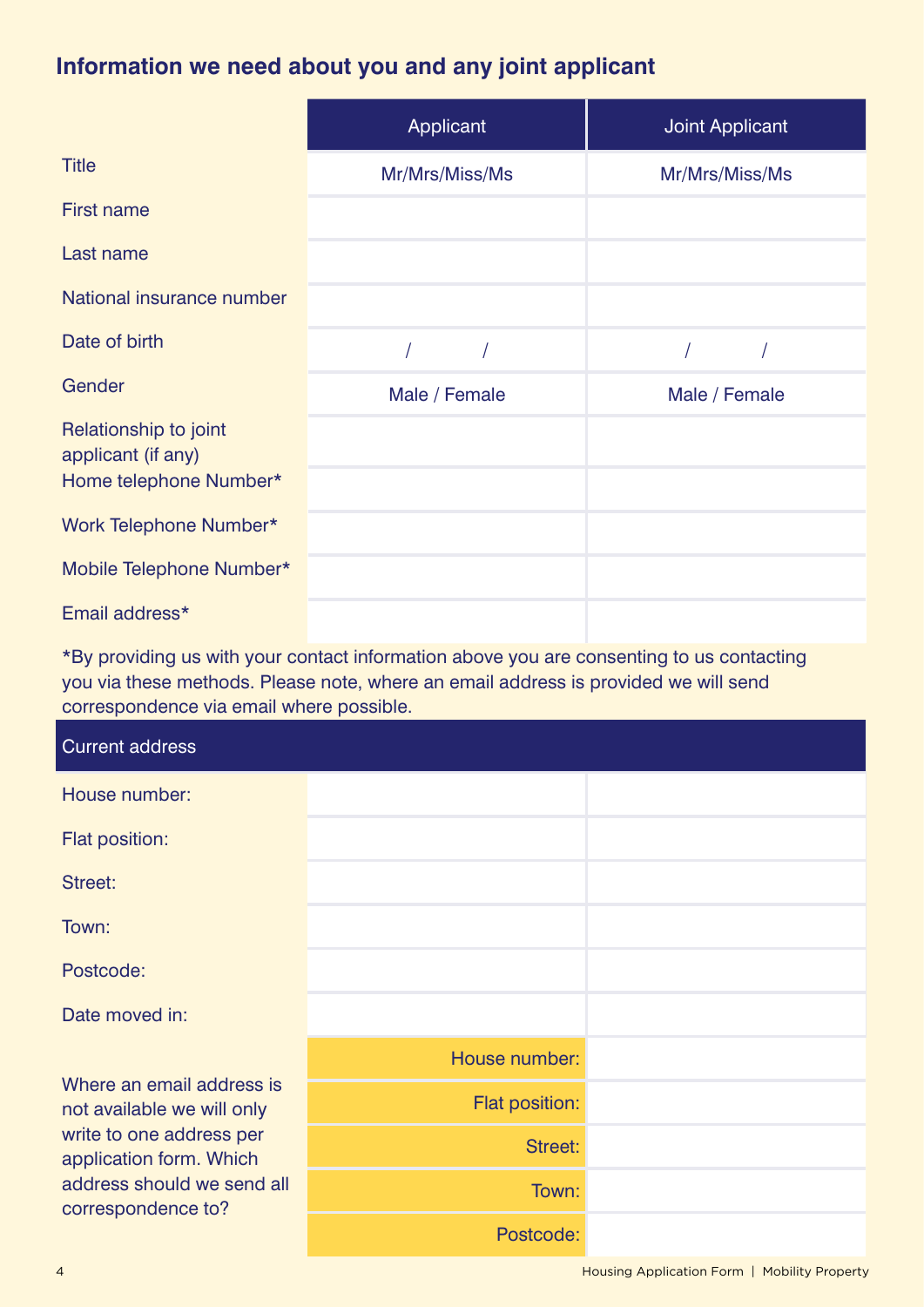#### **Information on who else will be moving with you**

Please give details of everyone who will be living with you when you move. You need to tell us about people who do not currently live with you but will when you move. If your child/children stay with you overnight, for only part of the week, or you have a shared residency agreement, please provide proof detailing how many nights per week.

| Name | Male/<br>Female/<br><b>Unborn</b> | Relationship<br>to you |               | Date of<br>birth<br>(or date<br>expected)     |     | Are they<br>living with<br>you now? | If no, please<br>give their current<br>address | Date<br>moved<br>in |
|------|-----------------------------------|------------------------|---------------|-----------------------------------------------|-----|-------------------------------------|------------------------------------------------|---------------------|
|      |                                   |                        |               |                                               | Yes | <b>No</b>                           |                                                |                     |
|      |                                   |                        |               | $\left  \quad \right $                        | Yes | <b>No</b>                           |                                                |                     |
|      |                                   |                        |               | $\frac{1}{2}$                                 | Yes | <b>No</b>                           |                                                |                     |
|      |                                   |                        |               | $\left  \begin{array}{c} \end{array} \right $ | Yes | <b>No</b>                           |                                                |                     |
|      |                                   |                        | $\frac{1}{2}$ |                                               | Yes | <b>No</b>                           |                                                |                     |
|      |                                   |                        |               |                                               | Yes | <b>No</b>                           |                                                |                     |

# **Please tell us who lives with you but who will not be moving with you: You**

| Name | Male/Female Date of birth | Relationship to you |
|------|---------------------------|---------------------|
|      |                           |                     |
|      |                           |                     |
|      |                           |                     |
|      |                           |                     |

#### **Joint applicant**

| Name | Male/Female   Date of birth | Relationship to you |
|------|-----------------------------|---------------------|
|      |                             |                     |
|      |                             |                     |
|      |                             |                     |
|      |                             |                     |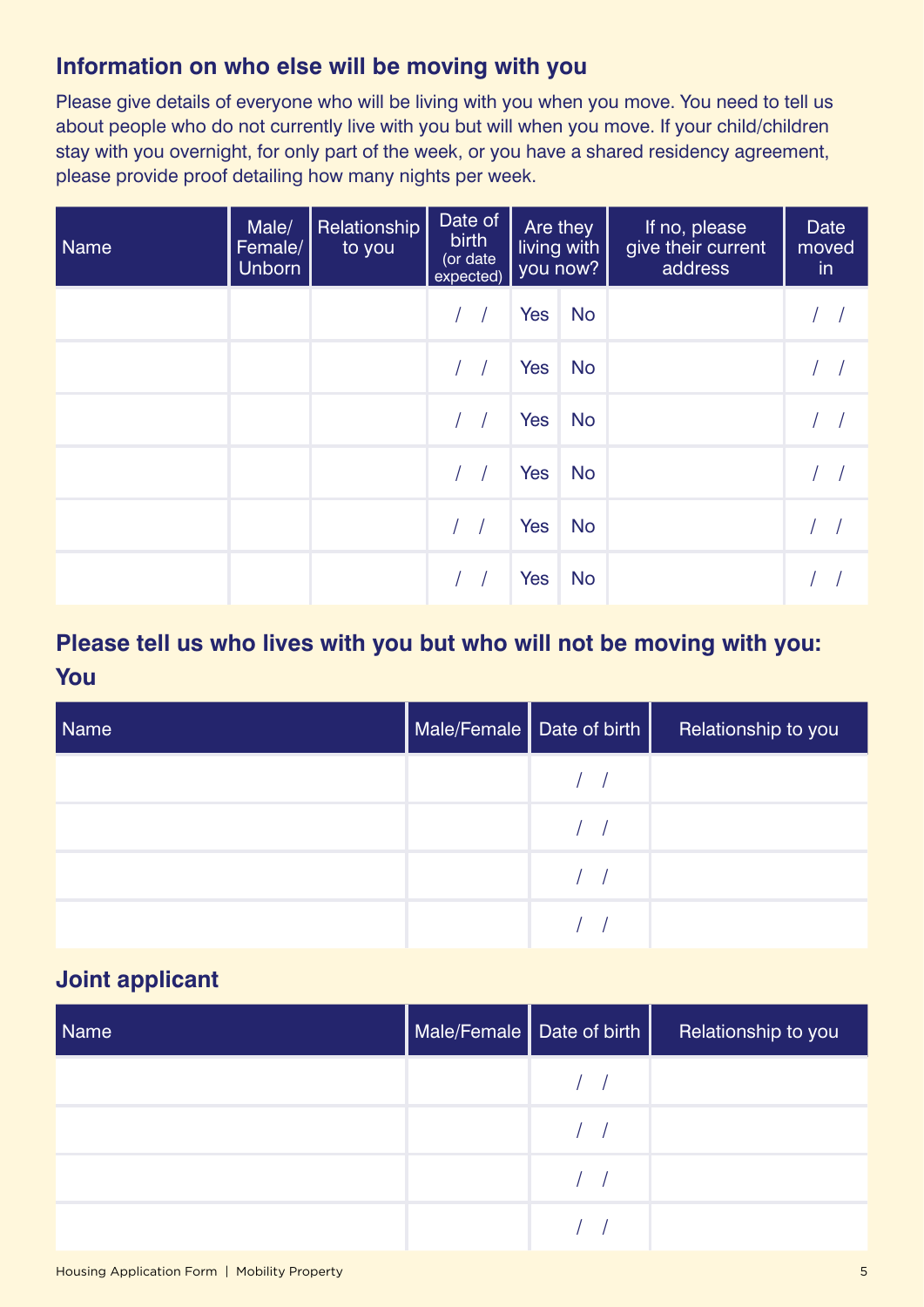|                           | If you are a tenant please give your landlord's details.                                               |                 |     |                        |
|---------------------------|--------------------------------------------------------------------------------------------------------|-----------------|-----|------------------------|
| You                       | Name of landlord                                                                                       |                 |     |                        |
|                           | <b>Address of landlord</b>                                                                             |                 |     |                        |
|                           | Telephone number                                                                                       |                 |     |                        |
|                           | <b>Email address</b>                                                                                   |                 |     |                        |
| <b>Joint</b><br>applicant | Name of landlord                                                                                       |                 |     |                        |
|                           | <b>Address of landlord</b>                                                                             |                 |     |                        |
|                           | Telephone number                                                                                       |                 |     |                        |
|                           | <b>Email address</b>                                                                                   |                 |     |                        |
|                           | If there is any reason why we cannot contact<br>your landlord, please give details:                    |                 |     |                        |
|                           | What floor is your present home on?<br>For example: ground (0), first floor (1), fourth floor (4) etc. |                 |     |                        |
| You                       |                                                                                                        | Joint applicant |     |                        |
|                           | What size of property do you live in?<br>Please tell us the number of rooms in your home               |                 | You | <b>Joint</b><br>tenant |
| Living room(s)            |                                                                                                        |                 |     |                        |
| Separate dining room      |                                                                                                        |                 |     |                        |
| Double bedroom(s)         |                                                                                                        |                 |     |                        |
| Single bedroom(s)         |                                                                                                        |                 |     |                        |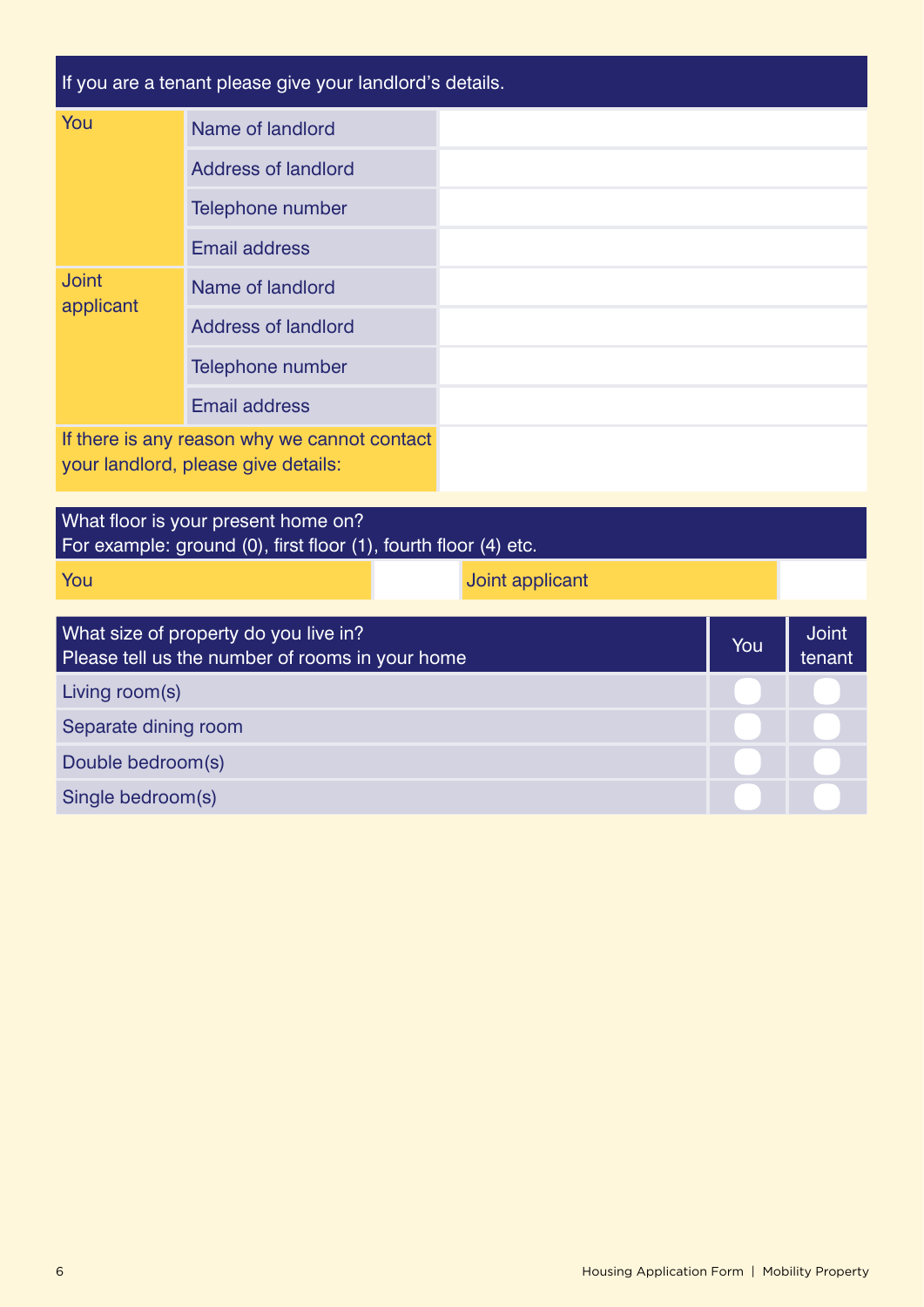#### **Information we need about you and your joint applicant (if required)**

| What type of property do you and your joint applicant live in? |     |                           |                                |     |                           |  |
|----------------------------------------------------------------|-----|---------------------------|--------------------------------|-----|---------------------------|--|
| Property type                                                  | You | <b>Joint</b><br>applicant | Property type                  | You | <b>Joint</b><br>applicant |  |
| House:                                                         |     |                           | Maisonette:                    |     |                           |  |
| <b>Detached</b>                                                |     |                           | <b>Balcony access</b>          |     |                           |  |
| Semi detached                                                  |     |                           | Walk-up                        |     |                           |  |
| <b>End terrace</b>                                             |     |                           | Own door                       |     |                           |  |
| Mid terrace                                                    |     |                           | Other:                         |     |                           |  |
| Flat:                                                          |     |                           | Caravan                        |     |                           |  |
| <b>Tenement</b>                                                |     |                           | <b>Prison</b>                  |     |                           |  |
| Multi storey                                                   |     |                           | Hospital                       |     |                           |  |
| <b>Balcony access</b>                                          |     |                           | Homeless accommodation         |     |                           |  |
| Own door                                                       |     |                           | Pre-fab                        |     |                           |  |
| <b>Walk-up</b>                                                 |     |                           | <b>HM Forces accommodation</b> |     |                           |  |
| <b>Bungalow:</b>                                               |     |                           | <b>Hostel</b>                  |     |                           |  |
| <b>Detached</b>                                                |     |                           | No fixed address               |     |                           |  |
| <b>End terrace</b>                                             |     |                           | Sheltered:                     |     |                           |  |
| Semi detached                                                  |     |                           | Flat                           |     |                           |  |
| Mid terrace                                                    |     |                           | <b>Bungalow</b>                |     |                           |  |
| Other - please give<br>details:                                |     |                           |                                |     |                           |  |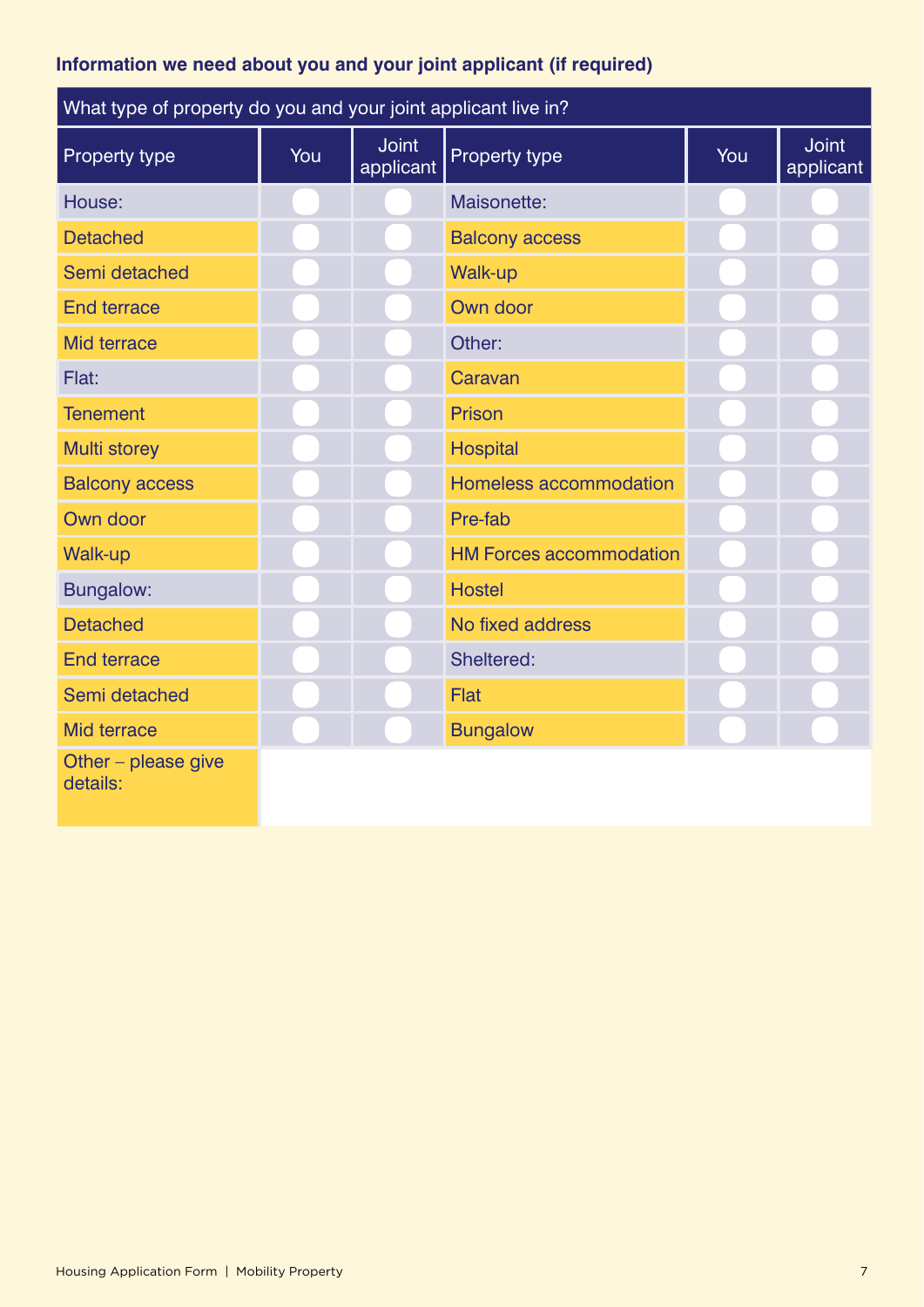| At your present address are you? (please tick one box)                                                                                                                                                                                | You | <b>Joint</b><br>applicant |
|---------------------------------------------------------------------------------------------------------------------------------------------------------------------------------------------------------------------------------------|-----|---------------------------|
| <b>Williamsburgh Housing Association tenant</b>                                                                                                                                                                                       |     |                           |
| <b>Renfrewshire Council tenant</b>                                                                                                                                                                                                    |     |                           |
| <b>Another Council tenant</b>                                                                                                                                                                                                         |     |                           |
| A Housing Association or co-op tenant                                                                                                                                                                                                 |     |                           |
| <b>Private landlord tenant</b>                                                                                                                                                                                                        |     |                           |
| <b>Owner occupier</b>                                                                                                                                                                                                                 |     |                           |
| <b>HM Forces accommodation</b>                                                                                                                                                                                                        |     |                           |
| Lodger (a person who rents a room in a house from the owner/tenant<br>of that house and where the owner/tenant also lives and shares the<br>accommodation with the lodger)                                                            |     |                           |
| Supported or specialist accommodation (where care, support or<br>supervision is provided to occupants of that accommodation)                                                                                                          |     |                           |
| Residential care (provides accommodation with board, for example,<br>meals and provides personal care for people who need care because<br>of age, disability, dependence on drugs/alcohol or mental health<br>impairment) or hospital |     |                           |
| I have nowhere permanent to live                                                                                                                                                                                                      |     |                           |
| <b>Staying with family</b>                                                                                                                                                                                                            |     |                           |
| <b>Staying with friends</b>                                                                                                                                                                                                           |     |                           |
| <b>Prison</b>                                                                                                                                                                                                                         |     |                           |
| Housing tied to employment                                                                                                                                                                                                            |     |                           |
| Other - please give details                                                                                                                                                                                                           |     |                           |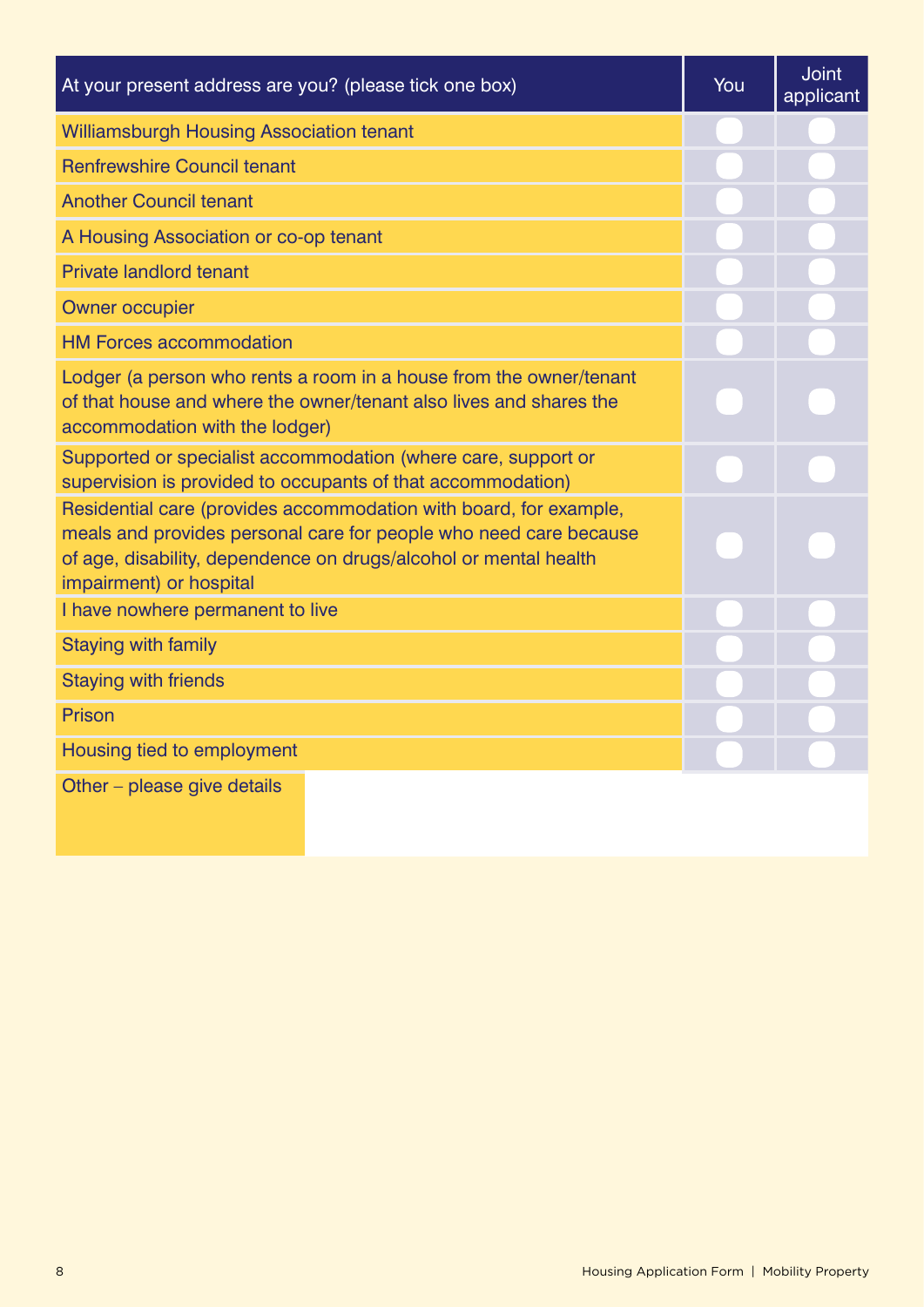# Information about previous addresses **Information about previous addresses**

Apart from your current address, where else have you lived in the last 3 years? Apart from your current address, where else have you lived in the last 3 years?

| Main Applicant Previous Address  | Date moved<br>$\equiv$   | moved out<br>Date        | Type of tenure* | Landlord's<br>name        | Reason for<br>leaving | Any outstanding<br>housing related<br>debt? |
|----------------------------------|--------------------------|--------------------------|-----------------|---------------------------|-----------------------|---------------------------------------------|
|                                  | $\frac{1}{2}$            | $\frac{1}{2}$            |                 |                           |                       |                                             |
|                                  | $\overline{\phantom{a}}$ | $\frac{1}{2}$            |                 |                           |                       |                                             |
|                                  | $\frac{1}{2}$            | $\frac{1}{\sqrt{2}}$     |                 |                           |                       |                                             |
|                                  | $\frac{1}{2}$            | $\frac{1}{2}$            |                 |                           |                       |                                             |
| Joint Applicant Previous Address | Date moved<br>$\exists$  | moved out<br>Date        | Type of tenure* | <b>Landlord's</b><br>name | Reason for<br>leaving | Any outstanding<br>housing related<br>debt? |
|                                  | $\frac{1}{2}$            | $\frac{1}{2}$            |                 |                           |                       |                                             |
|                                  | $\frac{1}{2}$            | $\frac{1}{2}$            |                 |                           |                       |                                             |
|                                  | $\frac{1}{2}$            | $\frac{1}{2}$            |                 |                           |                       |                                             |
|                                  | $\overline{\phantom{a}}$ | $\overline{\phantom{0}}$ |                 |                           |                       |                                             |

of family or friends or have other living arrangements, which you should clearly state. \* By tenure we want to know if you are a home owner, rent your home from a local authority (council), housing association or a private landlord. You may also be a tied tenant, live 'care of' family or friends or have other living arrangements, which you should clearly state. \* By tenure we want to know if you are a home owner, rent your home from a local authority (council), housing association or a private landlord. You may also be a tied tenant, live 'care

of your rent account. Should this be unsatisfactory we will suspend your application. years. This reference will include checks involving the conduct of your tenancy and the history Please note that we will seek tenancy references from your landlord(s) from the previous three of your rent account. Should this be unsatisfactory we will suspend your application. years. This reference will include checks involving the conduct of your tenancy and the history Please note that we will seek tenancy references from your landlord(s) from the previous three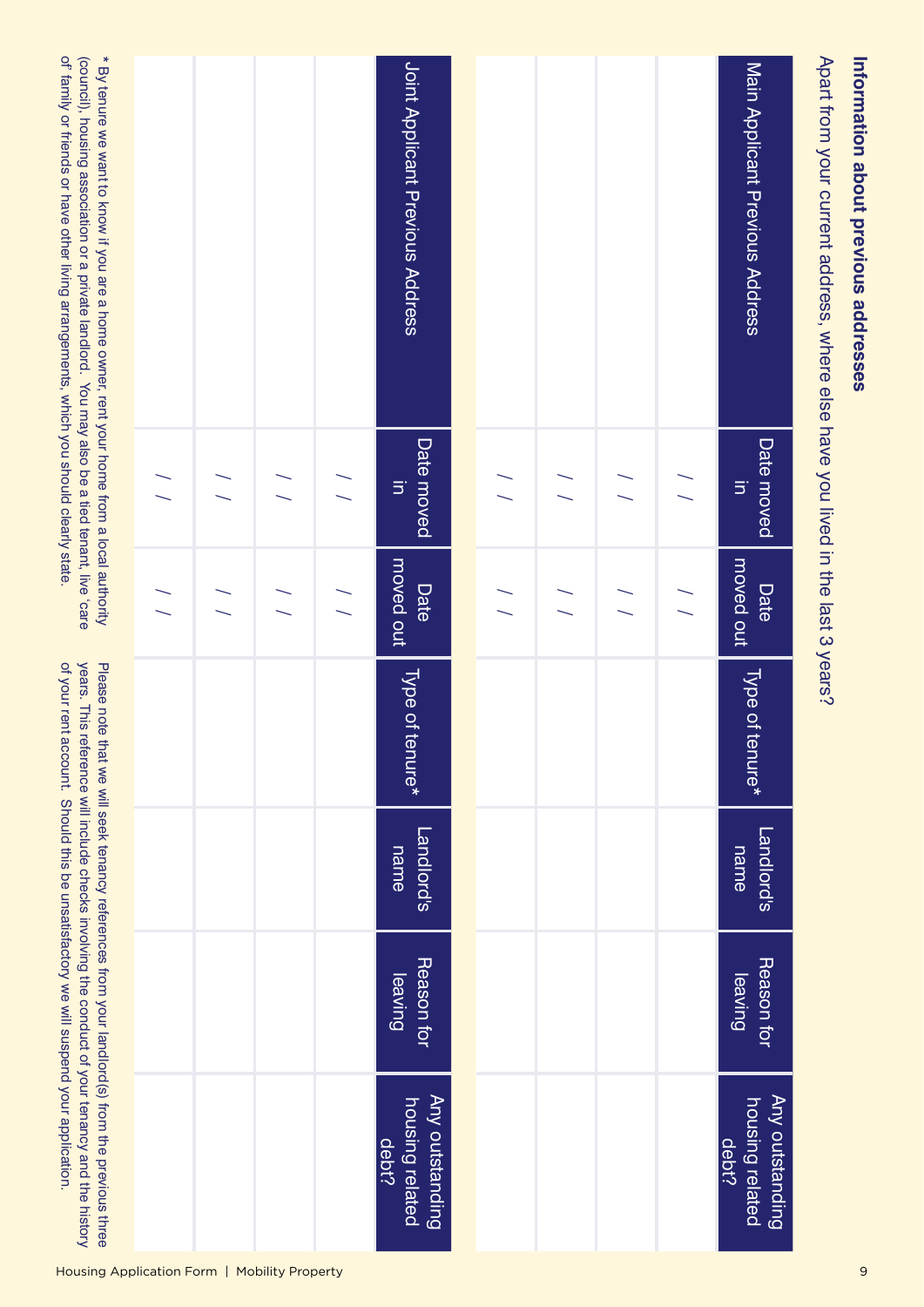# **Reasons for Applying and Supporting Evidence Required**

#### **Required for everyone moving with you:**

| Identification (ID)     | Birth Certificate, Driving Licence, Passport, MATB1form (Confirming<br>expected due date if you are pregnant) |
|-------------------------|---------------------------------------------------------------------------------------------------------------|
| <b>Proof of Address</b> | Bank Statement, Utility Bill or any official letter dated in the previous<br>6 months.                        |

To allow us to prioritise your application you must submit the required evidence for each reason. Please tick all reasons why you are applying for housing with us.

| <b>Current circumstance</b>                                                                                         | Evidence to be submitted                                                                                                                                                                                                                                                                                                        | You | <b>Joint</b> |
|---------------------------------------------------------------------------------------------------------------------|---------------------------------------------------------------------------------------------------------------------------------------------------------------------------------------------------------------------------------------------------------------------------------------------------------------------------------|-----|--------------|
| Current home is<br>too small                                                                                        | A copy of your tenancy agreement, property missives or<br>other formal proof of your property size if you are not a<br>tenant of the landlord to which you are applying.                                                                                                                                                        |     |              |
| <b>Current home is</b><br>too big                                                                                   | A copy of your tenancy agreement, property missives or<br>other formal proof of your property size if you are not a<br>tenant of the landlord to which you are applying.                                                                                                                                                        |     |              |
| Harassment<br>targeted at you in or<br>around your home<br>(e.g. threatening<br>behaviour, assault,<br>disturbance) | We will only give you priority if there is evidence that<br>the harassment is targeted at you or a member of your<br>household, in or around your current accommodation. You<br>must provide written confirmation from a relevant agency<br>e.g. Police/Landlord confirming the harassment and the<br>nature of the harassment. |     |              |
| Domestic abuse                                                                                                      | Confirmation from a social worker, Victim Support or<br>Women's Aid or written confirmation from the applicant that<br>you are experiencing domestic abuse.                                                                                                                                                                     |     |              |
| <b>Because of</b><br>a relationship<br>breakdown with your<br>partner                                               | Letter from your solicitor or written confirmation from your<br>partner confirming the breakdown.                                                                                                                                                                                                                               |     |              |
| To provide or receive<br>support                                                                                    | A letter from a relevant agency e.g. social worker, health<br>professional, or proof of DLA/PIP/carers allowance/<br>attendance allowance, also a letter from both parties<br>explaining why you need to move.                                                                                                                  |     |              |
| For mobility reasons                                                                                                | Please complete the Medical Questionnaire.                                                                                                                                                                                                                                                                                      |     |              |
| Want a home of my<br>own                                                                                            | Written confirmation from the householder(s) you<br>temporarily reside with.                                                                                                                                                                                                                                                    |     |              |
| Homeless or<br>threatened with<br>homelessness                                                                      | A letter from Renfrewshire Council confirming that you are<br>statutorily homeless.                                                                                                                                                                                                                                             |     |              |
| Repossession order/<br>court order                                                                                  | Copy of the repossession/court order confirming that your<br>house is to be repossessed or sold and the reasons why.                                                                                                                                                                                                            |     |              |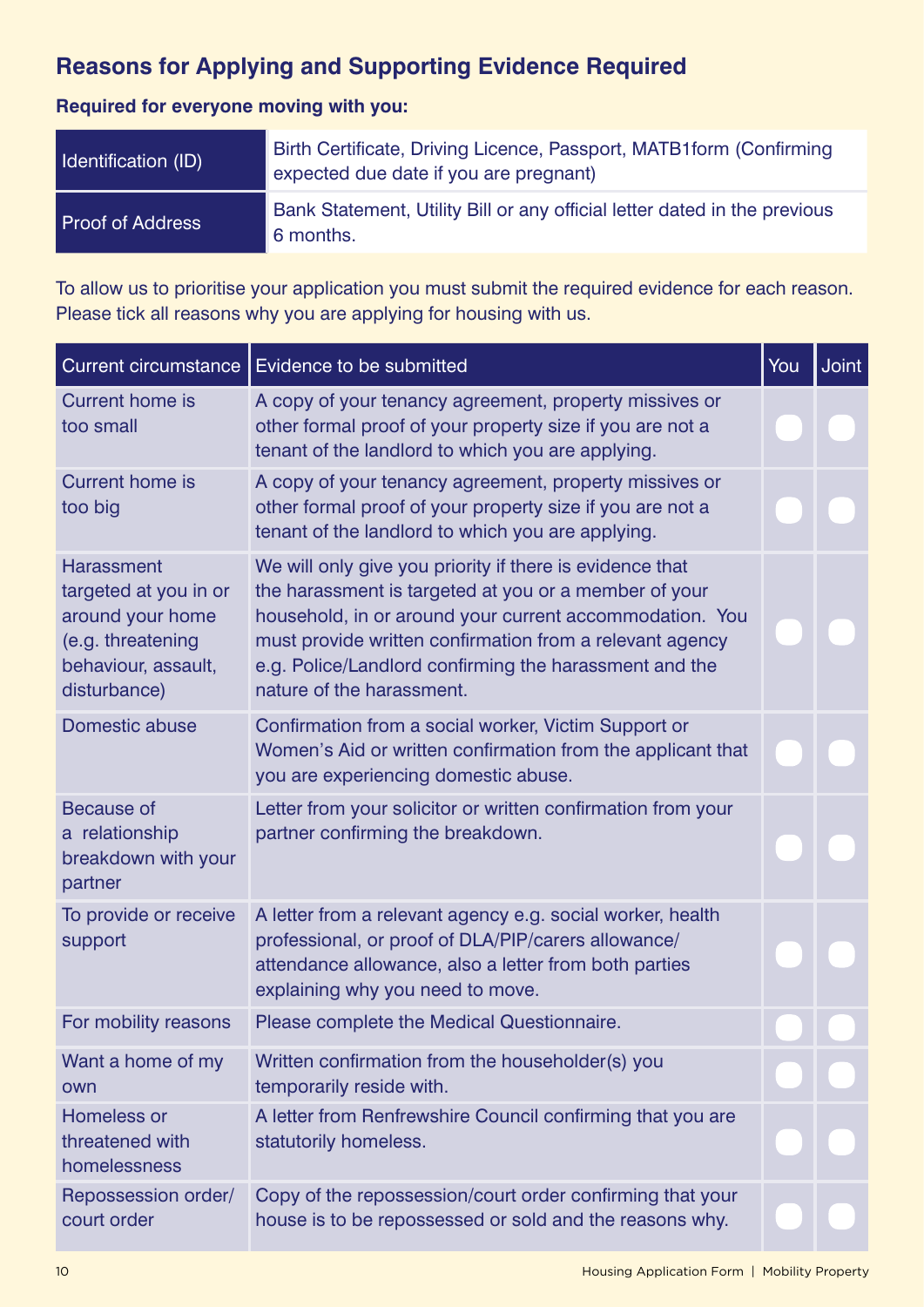| <b>Current circumstance</b>                                          | Evidence to be submitted                                                                                                                                                                                                                                                                                                                                                                                        | You | <b>Joint</b> |
|----------------------------------------------------------------------|-----------------------------------------------------------------------------------------------------------------------------------------------------------------------------------------------------------------------------------------------------------------------------------------------------------------------------------------------------------------------------------------------------------------|-----|--------------|
| <b>Notice to Leave</b><br>(private rented<br>tenancy)                | Written proof confirming that your tenancy is not being<br>renewed and you have to leave through no fault of your<br>own. Copy of the Notice to Leave. Your landlord should<br>give you these if they want you to leave.                                                                                                                                                                                        |     |              |
| <b>Leaving tied</b><br>accommodation                                 | A letter from your landlord confirming your date to leave<br>and the reasons you have to leave. We also need a copy of<br>your employment contract.                                                                                                                                                                                                                                                             |     |              |
| Leaving residential<br>care/hospital/<br>supported<br>accommodation. | Written confirmation from the relevant agency that you have<br>nowhere to live when you leave. If you have a date to leave,<br>please provide written confirmation.                                                                                                                                                                                                                                             |     |              |
| In prison                                                            | Written confirmation from the relevant agency that you are<br>currently in prison and will have nowhere to live when you<br>leave. If you have a date to leave, please provide written<br>confirmation.                                                                                                                                                                                                         |     |              |
| <b>Leaving HM Forces</b>                                             | A letter from HM Forces confirming that you will have<br>nowhere to live when you leave. If you have a date of<br>discharge please provide written confirmation.                                                                                                                                                                                                                                                |     |              |
| To take up or stay in<br>employment                                  | Written evidence to support your circumstances e.g.<br>letter from employer/prospective employer supporting the<br>application and outlining why the applicant needs to move<br>to keep/take up their job.                                                                                                                                                                                                      |     |              |
| Access to children/<br>joint/shared custody                          | Written confirmation from a solicitor/ex-partner confirming<br>details of overnight access.                                                                                                                                                                                                                                                                                                                     |     |              |
| I have applied to<br>foster a child                                  | Written confirmation from the local authority or agency<br>you have applied to that you are in the final stages of the<br>assessment process and require an additional bedroom to<br>be approved to foster. We will only consider applications<br>that are in the final stages of this process and are approved<br>subject to having an additional bedroom where applicant<br>has no spare bedroom.             |     |              |
| <b>Kinship Carer</b>                                                 | Written confirmation from the local authority or agency<br>you have applied to that you are in the final stages of the<br>assessment process and require an additional bedroom to<br>be approved to be a Kinship Carer. We will only consider<br>applications that are in the final stages of this process and<br>are approved subject to having an additional bedroom<br>where applicant has no spare bedroom. |     |              |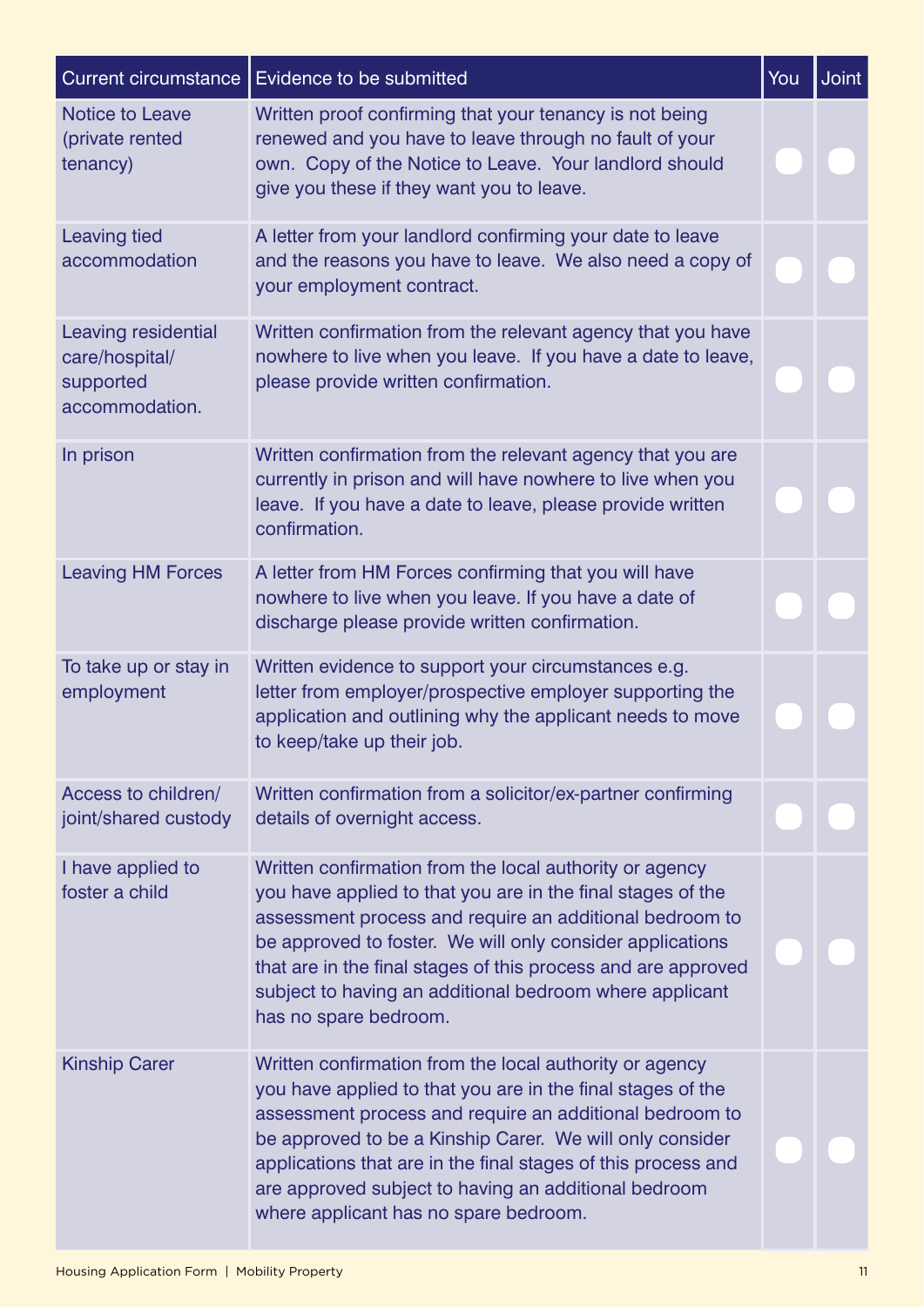|                                                                                                                    | Current circumstance Evidence to be submitted                                                                                                                                                                                                                                                                                                                                                      | You | <b>Joint</b> |
|--------------------------------------------------------------------------------------------------------------------|----------------------------------------------------------------------------------------------------------------------------------------------------------------------------------------------------------------------------------------------------------------------------------------------------------------------------------------------------------------------------------------------------|-----|--------------|
| I have applied to<br>adopt a child                                                                                 | Written confirmation from the local authority or agency<br>you have applied to that you are in the final stages of the<br>assessment process and require an additional bedroom to<br>be approved to adopt. We will only consider applications<br>that are in the final stages of this process and are approved<br>subject to having an additional bedroom where applicant<br>has no spare bedroom. |     |              |
| Property is below<br>tolerable standard,<br>for example<br>structurally unstable,<br>rising or penetrating<br>damp | Copy of confirmation from the relevant Local Authority<br>department confirming that your property fails to meet the<br>tolerable standard.                                                                                                                                                                                                                                                        |     |              |
| Other – please state                                                                                               | Proof will be dependent on circumstances.                                                                                                                                                                                                                                                                                                                                                          |     |              |
| <b>Health and Social</b><br><b>Care Panel award</b>                                                                | Please advise if you have a current award from the<br><b>Community Care Panel/Health and Social Care Panel.</b><br>We will contact them to confirm your award.                                                                                                                                                                                                                                     |     |              |

#### **If you are applying because of harassment, please answer the following:**

| What is the harassment?                                                                                   |  |
|-----------------------------------------------------------------------------------------------------------|--|
| Who is causing the problem? (e.g. someone<br>who lives/lived with you, your neighbour or<br>someone else) |  |
| Name and address of perpetrator if known                                                                  |  |
| Where did the incidents take place?                                                                       |  |
| Dates of incidents?                                                                                       |  |
| Who have you reported the problems to?                                                                    |  |
| Please state any police incident numbers if<br>you have them.                                             |  |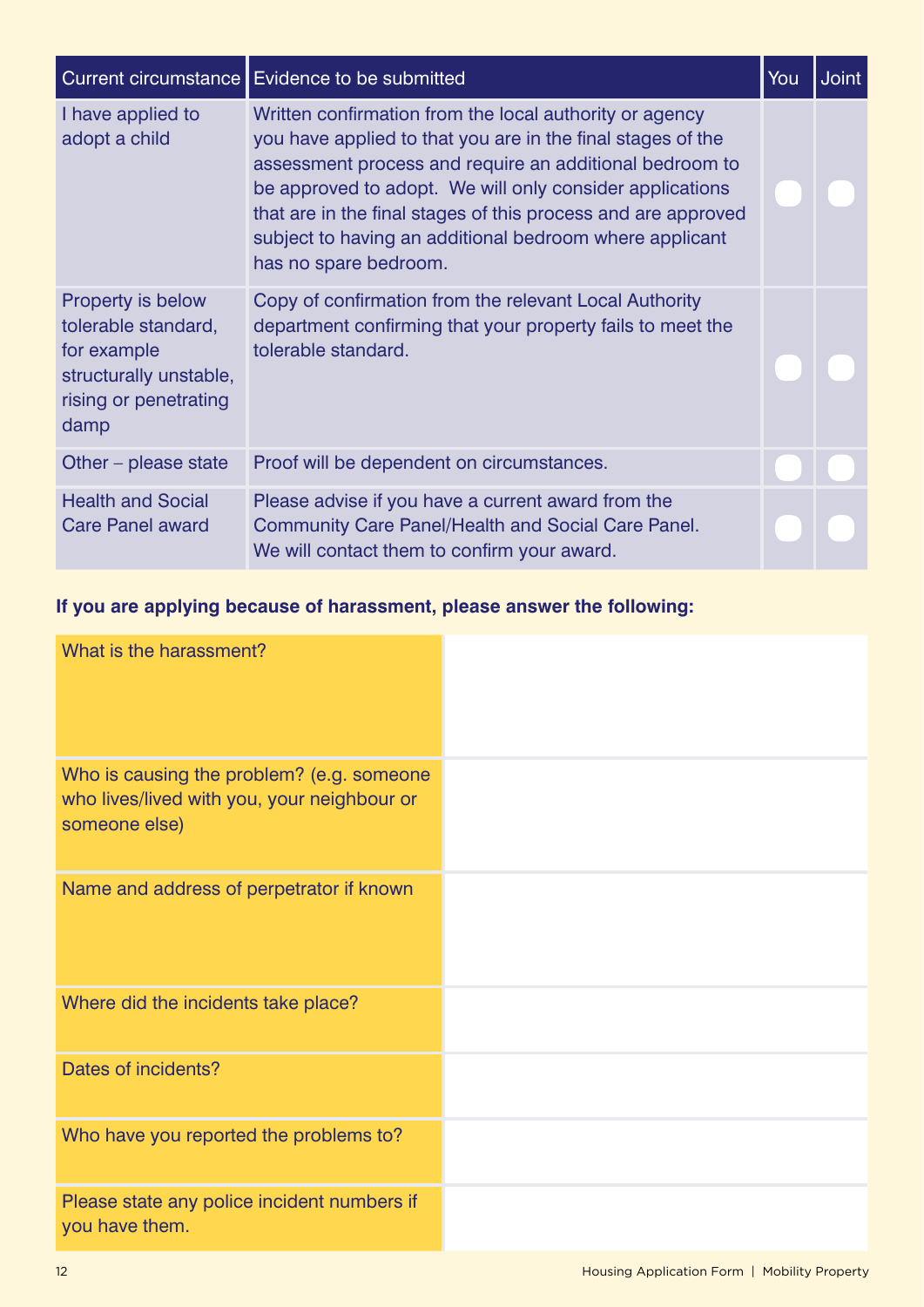# **Support**

If you are applying because you are providing or receiving support, please provide details of who will support you or of the person you wish to support

| Is the support                                                                          | Given            |                              | <b>Received</b> |           |
|-----------------------------------------------------------------------------------------|------------------|------------------------------|-----------------|-----------|
| <b>Name</b>                                                                             |                  |                              |                 |           |
| Relationship to you                                                                     |                  |                              |                 |           |
| <b>Address</b>                                                                          |                  |                              |                 |           |
| <b>Telephone Number</b>                                                                 |                  |                              |                 |           |
| Briefly describe the support<br>you give/receive                                        |                  |                              |                 |           |
| How often is the support<br>required?                                                   |                  |                              |                 |           |
| If you are under 26, have you ever been in care as a 'looked after' person?             |                  |                              |                 |           |
| <b>Yes</b>                                                                              |                  | <b>No</b>                    |                 |           |
| If yes, please give details:                                                            |                  |                              |                 |           |
| Do you or your joint applicant own or rent any other property which you do not live in? |                  |                              |                 |           |
| You                                                                                     | <b>No</b><br>Yes | Joint applicant              | <b>Yes</b>      | <b>No</b> |
| Address:                                                                                |                  | Address:                     |                 |           |
| Reason for not living there:                                                            |                  | Reason for not living there: |                 |           |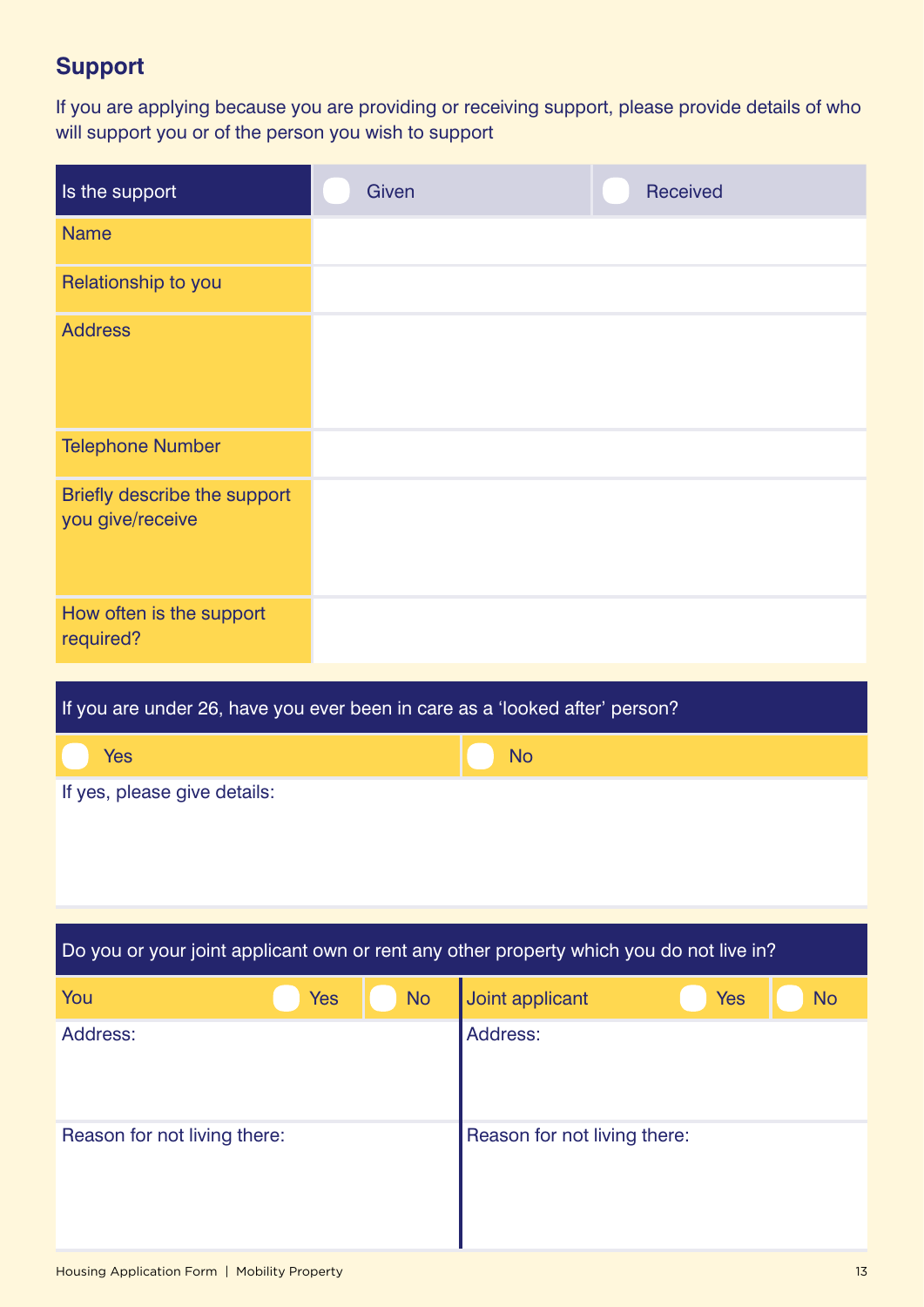#### **Additional bedroom required**



Please provide proof and/or supporting information if you tick any of the above.

#### **Your choice of housing**

If you require a one bedroom property would you consider a property with a combined living room and kitchen? Yes and the state of the state of the state  $\begin{bmatrix} 0 & \text{No} \end{bmatrix}$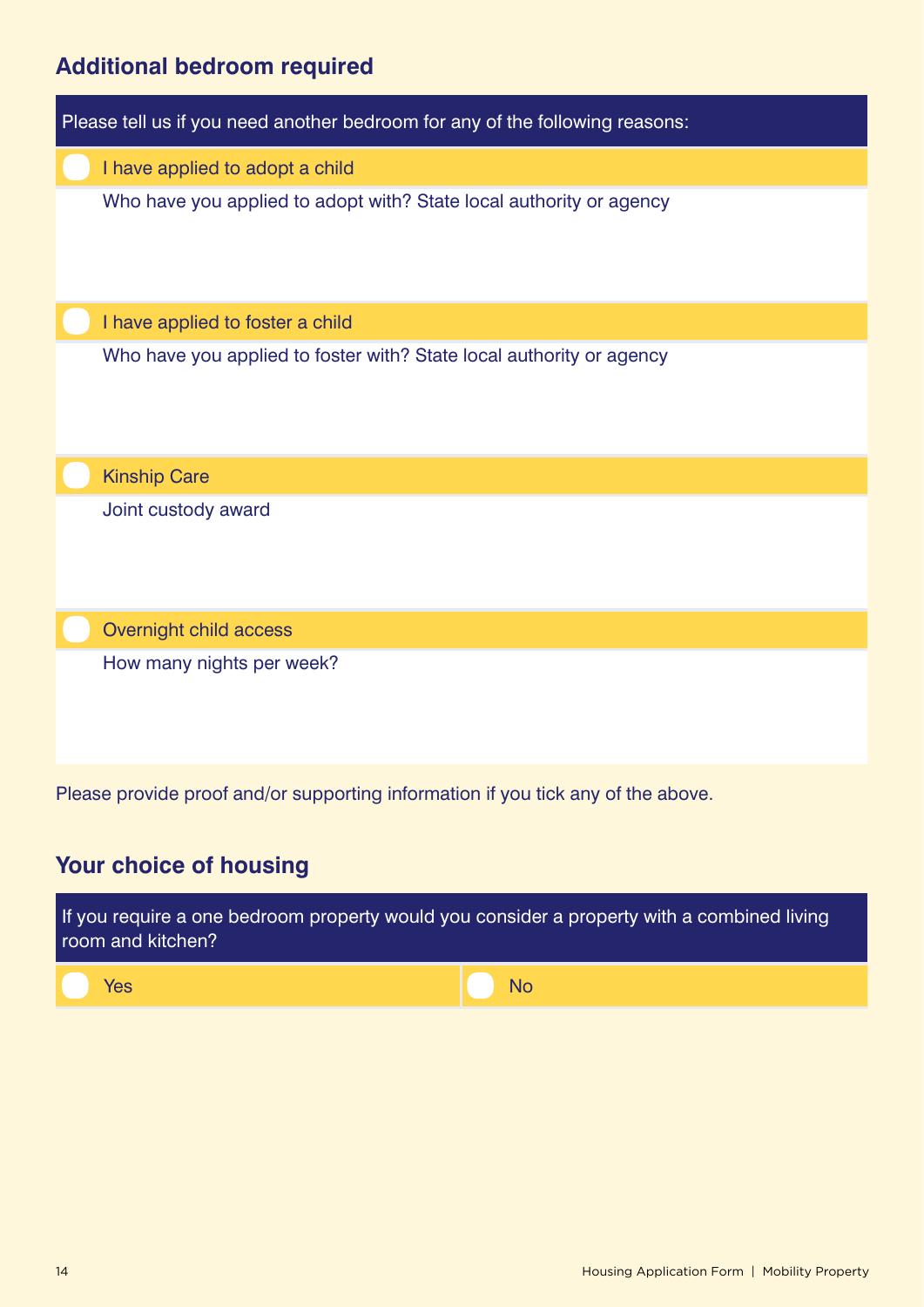# **Mobility Questionnaire**

| Details of person claiming medical priority |  |
|---------------------------------------------|--|
| First name                                  |  |
| Last name                                   |  |
| Date of Birth                               |  |

Please describe your current health conditions and symptoms:

Why is your current accommodation unsuitable for your mobility needs?

| Do you have difficulties walking?   |                      |           |
|-------------------------------------|----------------------|-----------|
| Yes - can only walk short distances | Yes - unable to walk | <b>No</b> |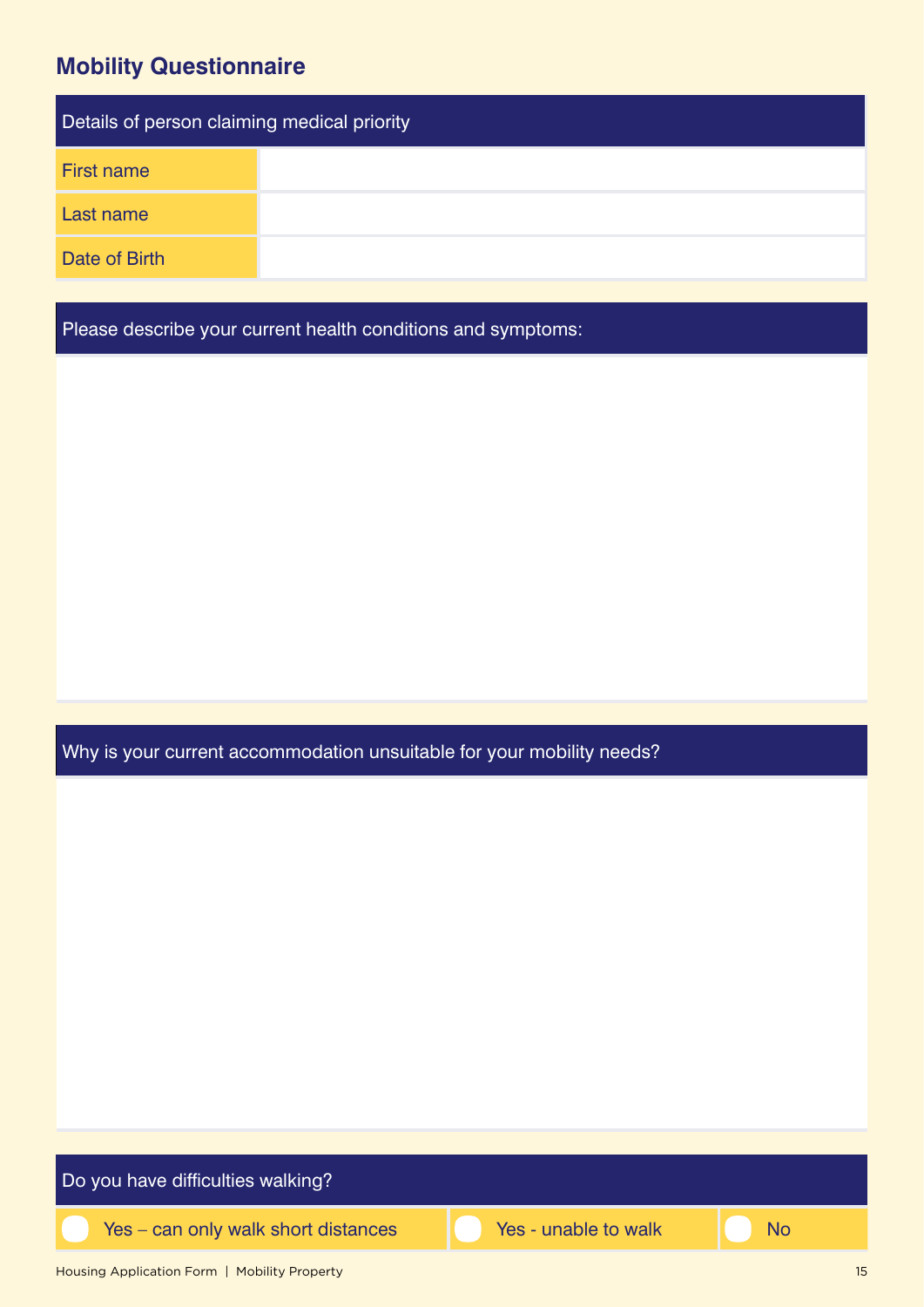| If yes, do you use any aids or special equipment?                   |                        |  |  |  |
|---------------------------------------------------------------------|------------------------|--|--|--|
| <b>Crutches</b><br><b>Walking stick</b>                             | <b>Walking frame</b>   |  |  |  |
| Wheelchair (outdoor use)<br>Wheelchair (indoor use)                 |                        |  |  |  |
|                                                                     |                        |  |  |  |
| Do you have difficulties climbing stairs?                           |                        |  |  |  |
| <b>Yes</b>                                                          | <b>No</b>              |  |  |  |
| Please indicate how many stairs there are at your current property? |                        |  |  |  |
| <b>Inside</b>                                                       | <b>Outside</b>         |  |  |  |
| How many stairs can you manage easily?                              |                        |  |  |  |
|                                                                     |                        |  |  |  |
|                                                                     |                        |  |  |  |
|                                                                     |                        |  |  |  |
| Do you require an additional space for a carer?                     |                        |  |  |  |
| <b>Yes</b>                                                          | <b>No</b>              |  |  |  |
| Why do you require an additional space for a carer?                 |                        |  |  |  |
|                                                                     |                        |  |  |  |
|                                                                     |                        |  |  |  |
| How many carers do you have?                                        |                        |  |  |  |
|                                                                     |                        |  |  |  |
|                                                                     |                        |  |  |  |
|                                                                     |                        |  |  |  |
| Do you require an additional space for medical equipment?           |                        |  |  |  |
| <b>Yes</b>                                                          | <b>No</b>              |  |  |  |
| If yes, is a larger or separate room required?                      |                        |  |  |  |
| Larger room required                                                | Separate room required |  |  |  |

Please note, to assess your application for an additional space we require written confirmation from a Health Professional.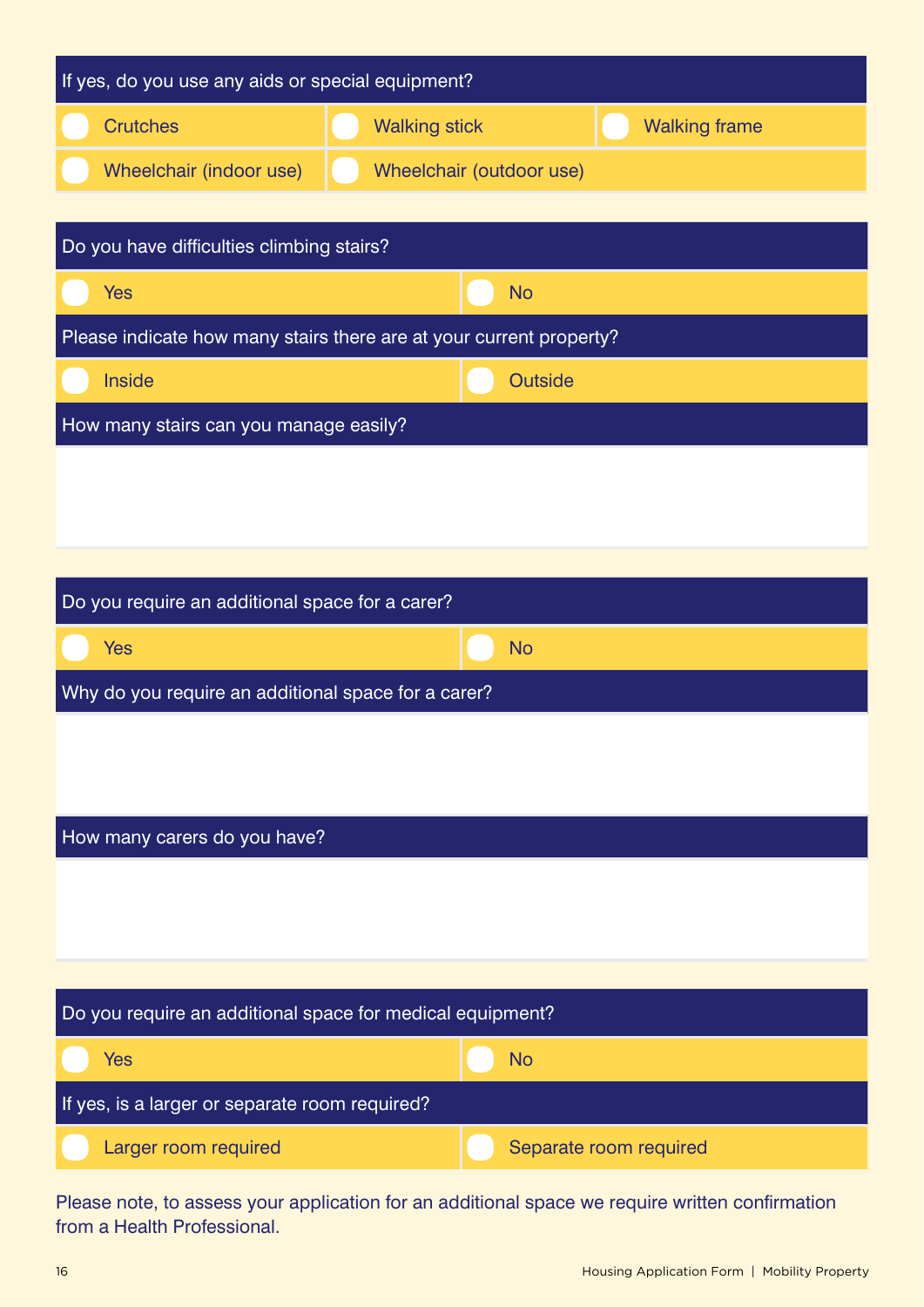#### **Property Features**

We define our properties as wheelchair and amenity standard based on the features included in the property. Please specify what features you currently have in your property and what features you require to allow us to queue you for a suitable property type.

| Feature                  |            | <b>Current Property</b> |            | Required  |
|--------------------------|------------|-------------------------|------------|-----------|
| Shower over bath         | <b>Yes</b> | <b>No</b>               | <b>Yes</b> | <b>No</b> |
| Step in shower           | <b>Yes</b> | <b>No</b>               | <b>Yes</b> | <b>No</b> |
| Level access shower area | <b>Yes</b> | <b>No</b>               | <b>Yes</b> | <b>No</b> |

| General Practitioner information of person claiming medical priority |  |  |  |  |  |  |  |  |
|----------------------------------------------------------------------|--|--|--|--|--|--|--|--|
| <b>Name</b>                                                          |  |  |  |  |  |  |  |  |
| <b>Practice Name</b>                                                 |  |  |  |  |  |  |  |  |
| <b>Address</b>                                                       |  |  |  |  |  |  |  |  |
| <b>Telephone Number</b>                                              |  |  |  |  |  |  |  |  |

I hereby declare that the information supplied is true and accurate and I give my permission for Williamsburgh Housing Association to contact my GP should they require any additional information.

|                     | <b>Main Applicant</b> | Person claiming medical priority |
|---------------------|-----------------------|----------------------------------|
| Name (Please print) |                       |                                  |
| Signature           |                       |                                  |
| <b>Date</b>         |                       |                                  |

#### **Your choice of housing**

| What type of property would you accept?                                                                         |                |                   |                      |  |  |  |  |  |  |  |  |
|-----------------------------------------------------------------------------------------------------------------|----------------|-------------------|----------------------|--|--|--|--|--|--|--|--|
| <b>House</b>                                                                                                    | Main door flat | <b>Maisonette</b> | <b>Tenement flat</b> |  |  |  |  |  |  |  |  |
|                                                                                                                 |                |                   |                      |  |  |  |  |  |  |  |  |
| If you require a one bedroom property would you consider a property with a combined living<br>room and kitchen? |                |                   |                      |  |  |  |  |  |  |  |  |
| No<br>Yes                                                                                                       |                |                   |                      |  |  |  |  |  |  |  |  |
|                                                                                                                 |                |                   |                      |  |  |  |  |  |  |  |  |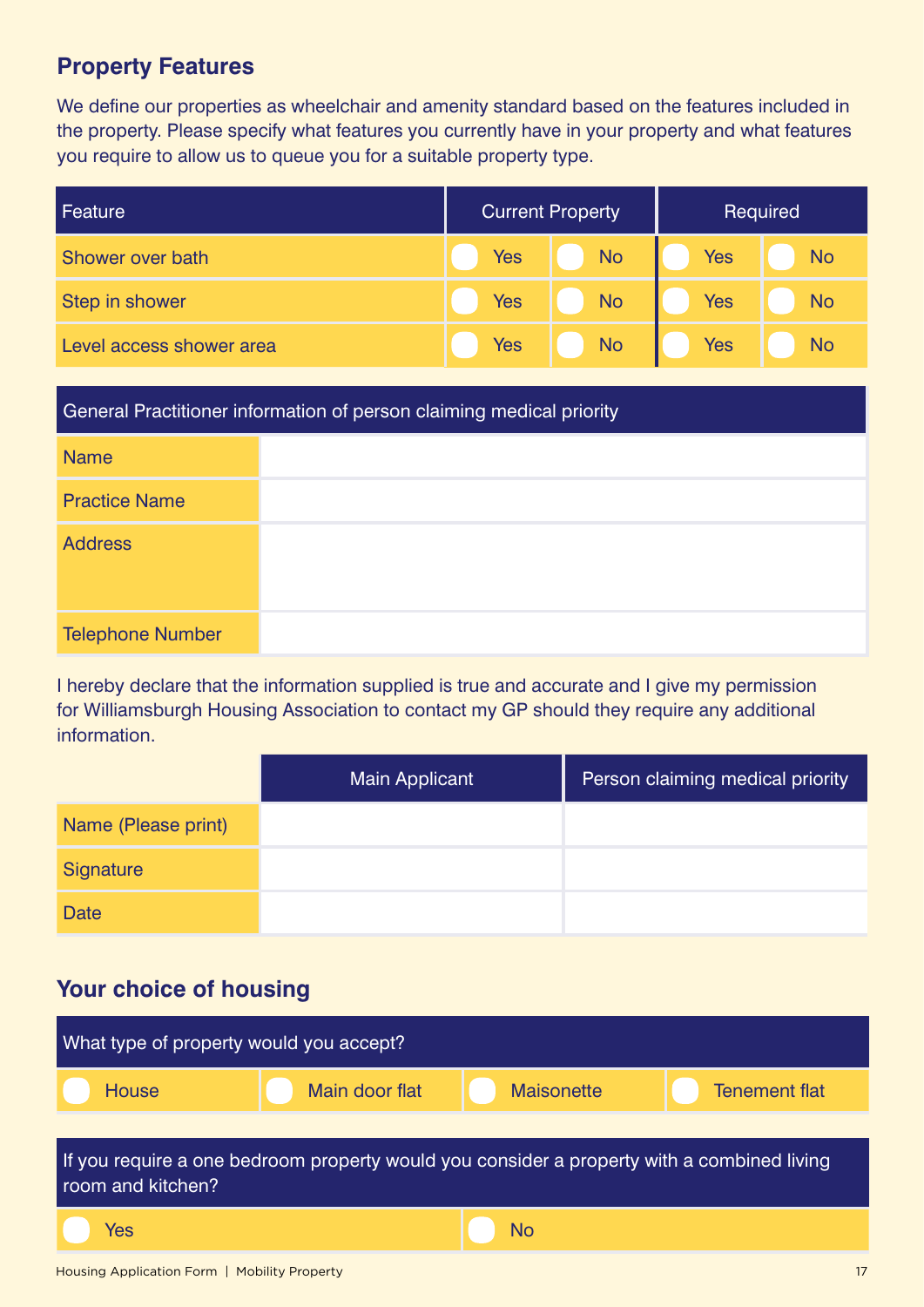Please look at 'Your Family Composition' below and select the size of property your family will be entitled to based on our guidelines:

| Your Family Composition:                                                                                                                                                                        | Please<br>tick | Size of property you are entitled to<br>with Williamsburgh Housing:                                     |
|-------------------------------------------------------------------------------------------------------------------------------------------------------------------------------------------------|----------------|---------------------------------------------------------------------------------------------------------|
| Single person                                                                                                                                                                                   |                | 1apt 1p<br>Living/bedroom/kitchen combined.                                                             |
| Single person                                                                                                                                                                                   |                | 2apt 1p<br>One single bedroom.                                                                          |
| Couple or single person                                                                                                                                                                         |                | 2apt 2p<br>One double bedroom.                                                                          |
| Family (single parent or couple) with child access<br>or a carer                                                                                                                                |                | 2apt 2p with flexi<br>One double bedroom with one flexi<br>room.<br>A flexi room is for occasional use. |
| Family (single parent or couple) with one child<br>regardless of age.                                                                                                                           |                | 3apt 3p<br>One double bedroom and one<br>single bedroom.                                                |
| Family (single parent or couple) with two children<br>of same sex to age 16 of oldest child or different<br>sexes up to age 10 of oldest child.                                                 |                | 3apt 4p<br>Two double bedrooms.                                                                         |
| Family (single parent or couple) with two children<br>regardless of age.                                                                                                                        |                | 4apt 4p<br>One double and two single<br>bedrooms.                                                       |
| Family (single parent or couple) with three<br>children. The two sharing the double bedroom<br>can be of same sex to age 16 of oldest child or<br>different sexes up to age 10 of oldest child. |                | 4apt 5p<br>Two double bedrooms and one<br>single bedroom.                                               |
| Family (single parent or couple) with four<br>children. Two sharing each double bedroom<br>can be of same sex to age 16 of oldest child or<br>different sexes up to age 10 of oldest child.     |                | 4apt 6p<br>Three double bedrooms.                                                                       |
| Family (single parent or couple) with four<br>children. Two sharing the double bedroom can<br>be of same sex to age 16 of oldest child or<br>different sexes up to age 10 of oldest child.      |                | 5apt 6p<br>Two double bedrooms and two<br>single bedrooms.                                              |
| Family (single parent or couple) with five children.<br>Two sharing each double bedroom can be of<br>same sex to age 16 of oldest child or different<br>sexes up to age 10 of oldest child.     |                | 5apt 7p<br>Three double bedrooms and one<br>single bedroom.                                             |
| Family (single parent or couple) with five children.<br>Two sharing each double bedroom can be of<br>same sex to age 16 of oldest child or different<br>sexes up to age 10 of oldest child.     |                | 6apt 7p<br>Two double bedrooms and three<br>single bedrooms.                                            |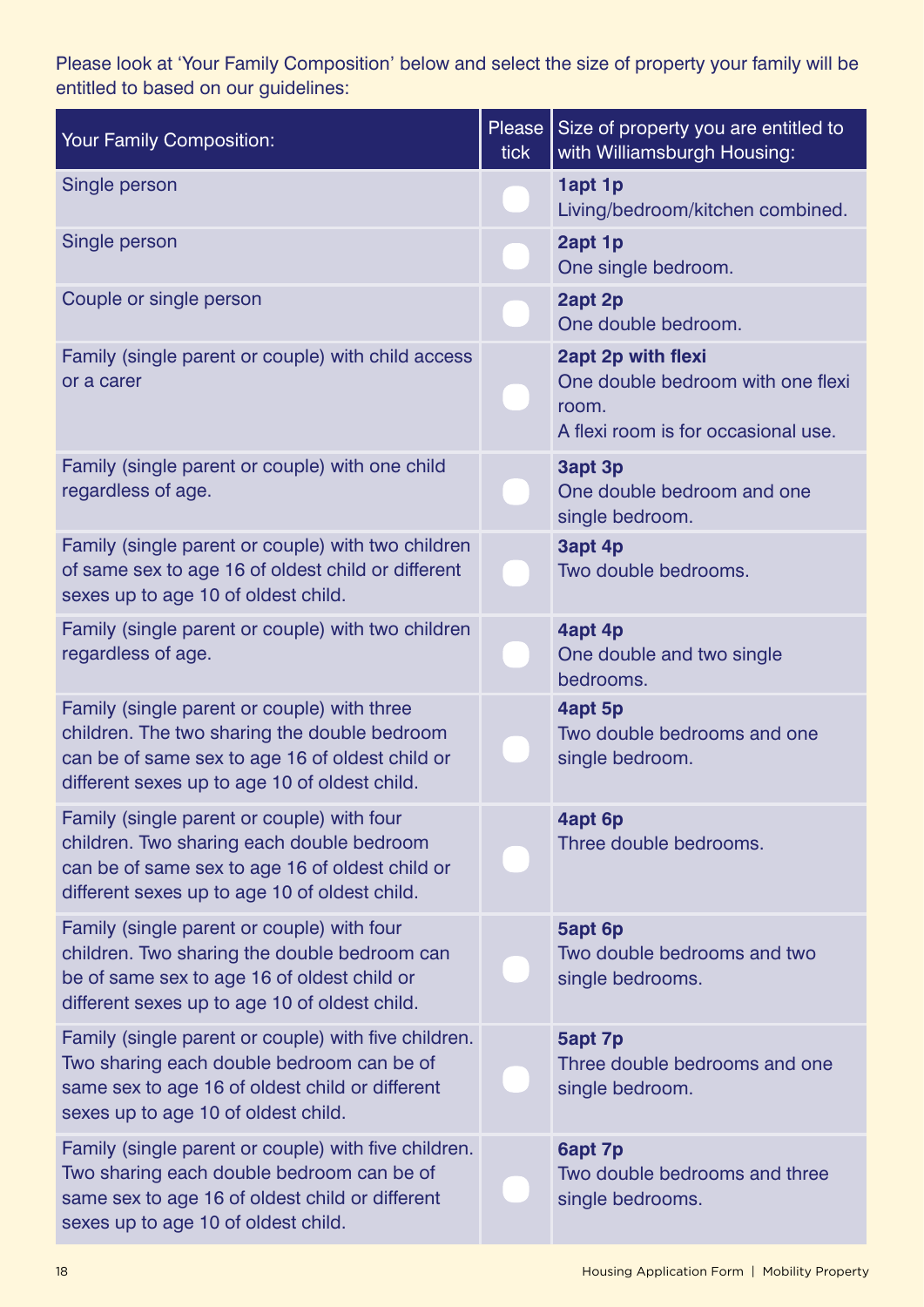Property Type - please tick the type of property you require

| Amenity Needs Properties - Ground floor amenity properties are adapted to suit |  |
|--------------------------------------------------------------------------------|--|
| those with mobility needs however would not suit wheelchair users              |  |
| Wheelchair Needs Properties - Ground floor properties which have been adapted  |  |
| for wheelchair users                                                           |  |

Please tick the streets you would accept based on the property type and size you are entitled to:

# **Amenity Needs Properties**

| <b>Letting Area</b> | <b>Street</b>                | <b>House Type</b>     | 1p | 1 <sub>p</sub> | 2p | 2 Apt<br>1 Apt 2 Apt 2 Apt 2P 3 Apt 3 Apt 4 Apt 4 Apt<br>$ $ Flexi | 3p | 4p | 4p |    |
|---------------------|------------------------------|-----------------------|----|----------------|----|--------------------------------------------------------------------|----|----|----|----|
| <b>Blackhall</b>    |                              |                       |    |                |    |                                                                    |    |    |    | 5p |
| (Please tick box)   | <b>Blackford Road</b>        | <b>Cottage Flat</b>   |    |                |    |                                                                    |    |    |    |    |
| <b>Johnstone</b>    | <b>Brewery Street</b>        | <b>Main Door Flat</b> |    |                |    |                                                                    |    |    |    |    |
| (Please tick box)   | <b>Broomward Drive</b>       | <b>Cottage Flat</b>   |    |                |    |                                                                    |    |    |    |    |
|                     | <b>Buchanan Street</b>       | <b>Main Door Flat</b> |    |                |    |                                                                    |    |    |    |    |
|                     | <b>Buchanan Way</b>          | <b>Main Door Flat</b> |    |                |    |                                                                    |    |    |    |    |
|                     |                              | <b>Tenement</b>       |    |                |    |                                                                    |    |    |    |    |
|                     | <b>Clark Street</b>          | <b>Main Door Flat</b> |    |                |    |                                                                    |    |    |    |    |
|                     | <b>John Lang Street</b>      | <b>Cottage Flat</b>   |    |                |    |                                                                    |    |    |    |    |
|                     |                              | <b>Main Door Flat</b> |    |                |    |                                                                    |    |    |    |    |
|                     | <b>Miller Street</b>         | <b>Cottage Flat</b>   |    |                |    |                                                                    |    |    |    |    |
|                     |                              | <b>Tenement</b>       |    |                |    |                                                                    |    |    |    |    |
|                     | <b>Rankine Place</b>         | <b>Main Door Flat</b> |    |                |    |                                                                    |    |    |    |    |
|                     |                              | <b>Tenement</b>       |    |                |    |                                                                    |    |    |    |    |
|                     | <b>Rankine Street</b>        | <b>End Terrace</b>    |    |                |    |                                                                    |    |    |    |    |
|                     |                              | <b>Main Door Flat</b> |    |                |    |                                                                    |    |    |    |    |
|                     | Thomson Street, Johnstone    | <b>Cottage Flat</b>   |    |                |    |                                                                    |    |    |    |    |
|                     |                              | <b>Tenement</b>       |    |                |    |                                                                    |    |    |    |    |
| <b>Paisley East</b> | <b>Bank Street</b>           | <b>Tenement</b>       |    |                |    |                                                                    |    |    |    |    |
| (Please tick box)   | <b>Clarence Street</b>       | <b>Tenement</b>       |    |                |    |                                                                    |    |    |    |    |
|                     | <b>Cochran Street</b>        | <b>Tenement</b>       |    |                |    |                                                                    |    |    |    |    |
|                     | <b>Dunn Street</b>           | <b>Tenement</b>       |    |                |    |                                                                    |    |    |    |    |
|                     | <b>Kilnside Road</b>         | <b>Tenement</b>       |    |                |    |                                                                    |    |    |    |    |
|                     | <b>Lacy Street</b>           | <b>Tenement</b>       |    |                |    |                                                                    |    |    |    |    |
|                     | <b>Lang Street</b>           | <b>Tenement</b>       |    |                |    |                                                                    |    |    |    |    |
|                     | <b>McKerrell Street</b>      | <b>Tenement</b>       |    |                |    |                                                                    |    |    |    |    |
|                     | <b>Seedhill Road</b>         | <b>Tenement</b>       |    |                |    |                                                                    |    |    |    |    |
|                     | <b>Unsted Place</b>          | <b>Tenement</b>       |    |                |    |                                                                    |    |    |    |    |
|                     | <b>Williamsburgh Terrace</b> | <b>Tenement</b>       |    |                |    |                                                                    |    |    |    |    |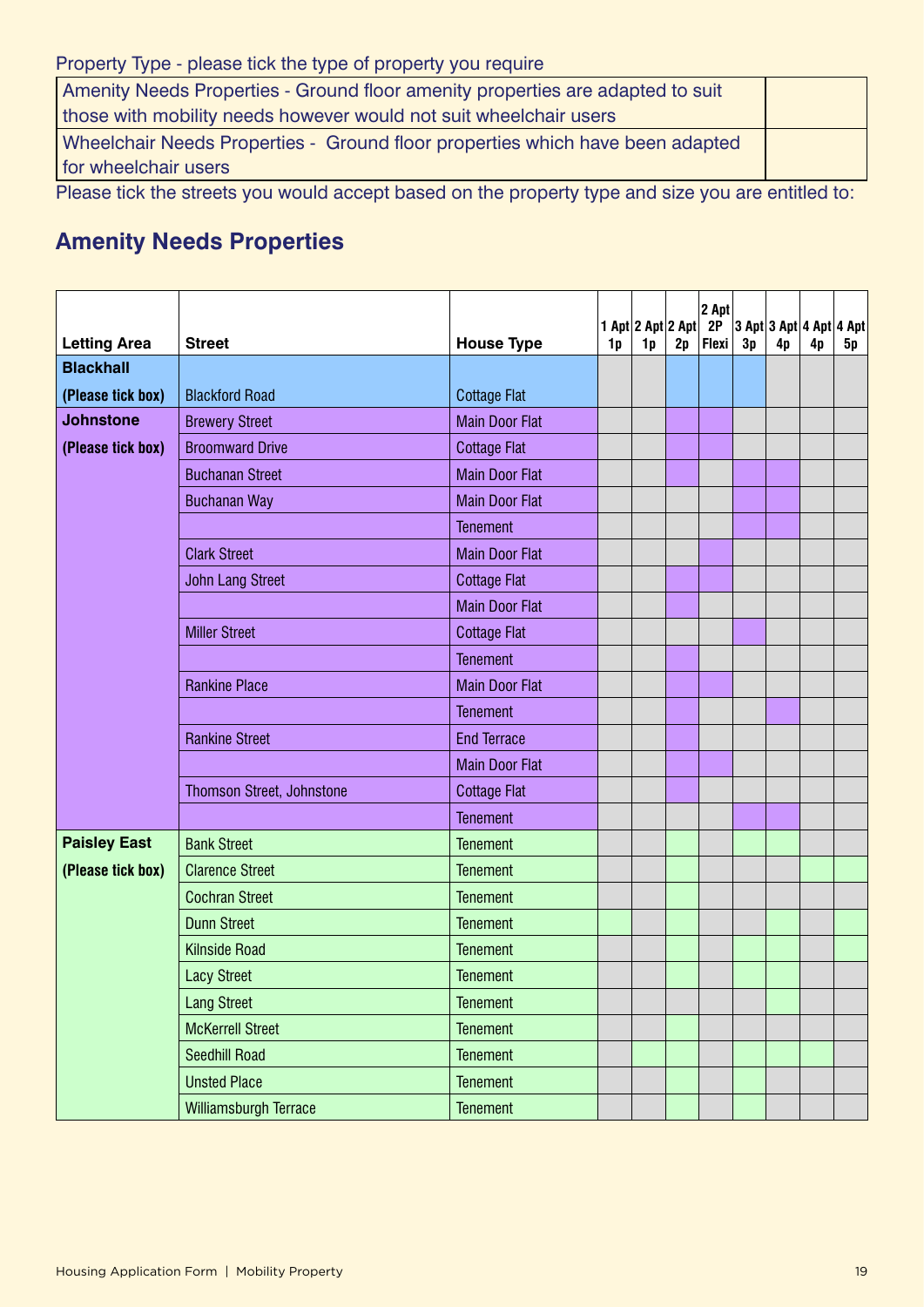|                      |                                 |                       |    | 1 Apt $ 2$ Apt $ 2$ Apt $ $ |    | $ 2$ Apt<br>2P |    |    |    | $ 3$ Apt $ 3$ Apt $ 4$ Apt $ 4$ Apt $ $ |
|----------------------|---------------------------------|-----------------------|----|-----------------------------|----|----------------|----|----|----|-----------------------------------------|
| <b>Letting Area</b>  | <b>Street</b>                   | <b>House Type</b>     | 1p | 1 <sub>p</sub>              | 2p | Flexi          | 3p | 4p | 4p | 5p                                      |
| <b>Paisley North</b> | <b>Caledonia Street</b>         | <b>Tenement</b>       |    |                             |    |                |    |    |    |                                         |
| (Please tick box)    | <b>Love Street</b>              | <b>Attached House</b> |    |                             |    |                |    |    |    |                                         |
|                      |                                 | <b>Tenement</b>       |    |                             |    |                |    |    |    |                                         |
|                      | <b>New Sneddon Street</b>       | <b>Tenement</b>       |    |                             |    |                |    |    |    |                                         |
|                      | <b>Renfrew Road</b>             | <b>Main Door Flat</b> |    |                             |    |                |    |    |    |                                         |
|                      | <b>St Margarets Court</b>       | <b>Tenement</b>       |    |                             |    |                |    |    |    |                                         |
|                      | <b>Wallace Street</b>           | <b>Tenement</b>       |    |                             |    |                |    |    |    |                                         |
| <b>Paisley West</b>  | <b>Underwood Court</b>          | <b>Tenement</b>       |    |                             |    |                |    |    |    |                                         |
| (Please tick box)    | <b>William Street</b>           | <b>Tenement</b>       |    |                             |    |                |    |    |    |                                         |
| <b>Renfrew</b>       | <b>Birch Place</b>              | <b>Main Door Flat</b> |    |                             |    |                |    |    |    |                                         |
| (Please tick box)    |                                 | <b>Tenement</b>       |    |                             |    |                |    |    |    |                                         |
|                      | <b>Birch Way</b>                | <b>Main Door Flat</b> |    |                             |    |                |    |    |    |                                         |
|                      | <b>Moorpark Square</b>          | <b>Tenement</b>       |    |                             |    |                |    |    |    |                                         |
|                      | <b>Paisley Road</b>             | <b>Tenement</b>       |    |                             |    |                |    |    |    |                                         |
|                      | <b>Porterfield Road</b>         | <b>Tenement</b>       |    |                             |    |                |    |    |    |                                         |
|                      | <b>Thompson Street, Renfrew</b> | <b>Tenement</b>       |    |                             |    |                |    |    |    |                                         |
|                      | <b>Victoria Drive East</b>      | <b>Tenement</b>       |    |                             |    |                |    |    |    |                                         |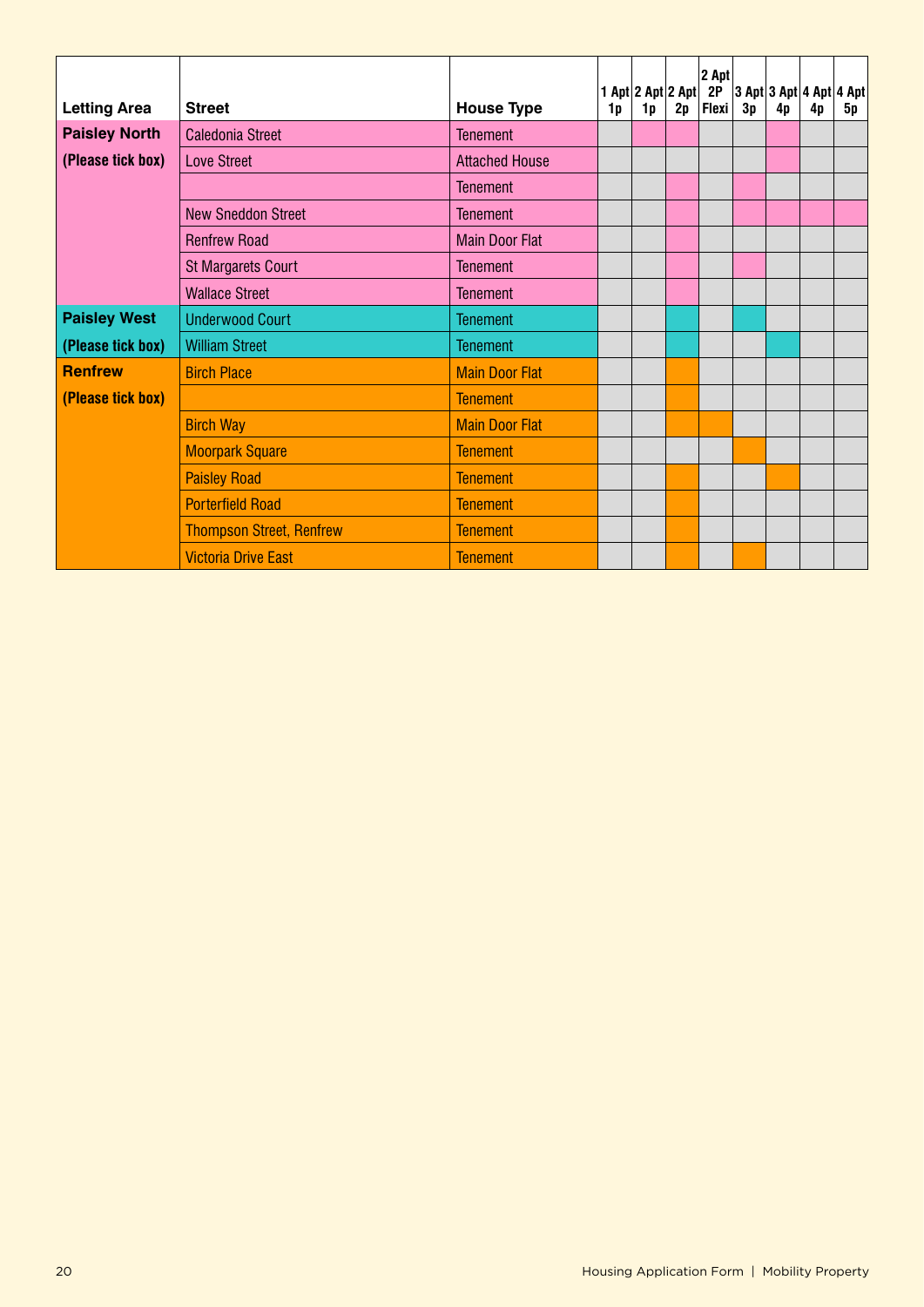#### **Wheelchair Needs Properties**

|                      |                           |                       |    |    |    |    |    |    |    | 2 Apt 3 Apt 3 Apt 4 Apt 4 Apt 5 Apt 4 Apt 5 Apt |
|----------------------|---------------------------|-----------------------|----|----|----|----|----|----|----|-------------------------------------------------|
| <b>Letting Area</b>  | <b>Street</b>             | <b>House Type</b>     | 2p | 3p | 4p | 4p | 5p | 5p | 6p | 7p                                              |
| <b>Blackhall</b>     | <b>Blackford Road</b>     | <b>Cottage Flat</b>   |    |    |    |    |    |    |    |                                                 |
| (Please tick box)    |                           | Semi                  |    |    |    |    |    |    |    |                                                 |
| <b>Johnstone</b>     | <b>Cassidy Drive</b>      | <b>Main Door Flat</b> |    |    |    |    |    |    |    |                                                 |
| (Please tick box)    | <b>John Lang Street</b>   | <b>Main Door Flat</b> |    |    |    |    |    |    |    |                                                 |
|                      |                           | <b>Main Door Flat</b> |    |    |    |    |    |    |    |                                                 |
|                      | <b>Rankine Place</b>      | <b>Tenement</b>       |    |    |    |    |    |    |    |                                                 |
| <b>Paisley East</b>  | <b>Bank Street</b>        | <b>Tenement</b>       |    |    |    |    |    |    |    |                                                 |
| (Please tick box)    | <b>Clarence Street</b>    | <b>Tenement</b>       |    |    |    |    |    |    |    |                                                 |
|                      | <b>Cochran Street</b>     | <b>Tenement</b>       |    |    |    |    |    |    |    |                                                 |
|                      | <b>Dunn Street</b>        | <b>Tenement</b>       |    |    |    |    |    |    |    |                                                 |
|                      | <b>Kilnside Road</b>      | <b>Tenement</b>       |    |    |    |    |    |    |    |                                                 |
|                      | <b>Seedhill Road</b>      | <b>Tenement</b>       |    |    |    |    |    |    |    |                                                 |
|                      | <b>Unsted Place</b>       | <b>Tenement</b>       |    |    |    |    |    |    |    |                                                 |
| <b>Paisley North</b> | <b>Caledonia Street</b>   | <b>Tenement</b>       |    |    |    |    |    |    |    |                                                 |
| (Please tick box)    | <b>Love Street</b>        | <b>Tenement</b>       |    |    |    |    |    |    |    |                                                 |
|                      | <b>New Sneddon Street</b> | <b>Main Door Flat</b> |    |    |    |    |    |    |    |                                                 |
|                      |                           | <b>Tenement</b>       |    |    |    |    |    |    |    |                                                 |
|                      | North Lodge               | <b>Detached House</b> |    |    |    |    |    |    |    |                                                 |
|                      | South Lodge               | <b>Detached House</b> |    |    |    |    |    |    |    |                                                 |
|                      | <b>St Margarets Court</b> | <b>Tenement</b>       |    |    |    |    |    |    |    |                                                 |
|                      | <b>Wallace Street</b>     | <b>Tenement</b>       |    |    |    |    |    |    |    |                                                 |
| <b>Paisley West</b>  | <b>Broomlands Lane</b>    | <b>Tenement</b>       |    |    |    |    |    |    |    |                                                 |
| (Please tick box)    | <b>Underwood Court</b>    | <b>Tenement</b>       |    |    |    |    |    |    |    |                                                 |
| <b>Renfrew</b>       | <b>Birch Place</b>        | <b>Main Door Flat</b> |    |    |    |    |    |    |    |                                                 |
| (Please tick box)    | <b>Porterfield Road</b>   | <b>Tenement</b>       |    |    |    |    |    |    |    |                                                 |

#### **Mutual Exchange**

Are you a tenant of a Local Authority or Registered Social Landlord and are interested in exchanging your current property with another tenant of a Local Authority or Registered Social Landlord? Landlords of both properties must agree to the exchange before it can go ahead.



Please tick here if you are interested in registering for our own list and we will send you a Mutual Exchange form.

Please also visit www.houseexchange.org.uk/ or call into the Homexchange Shop at 7a Moss Street, Paisley, PA1 1BG for advice and information about where there may be someone who may exchange homes with you.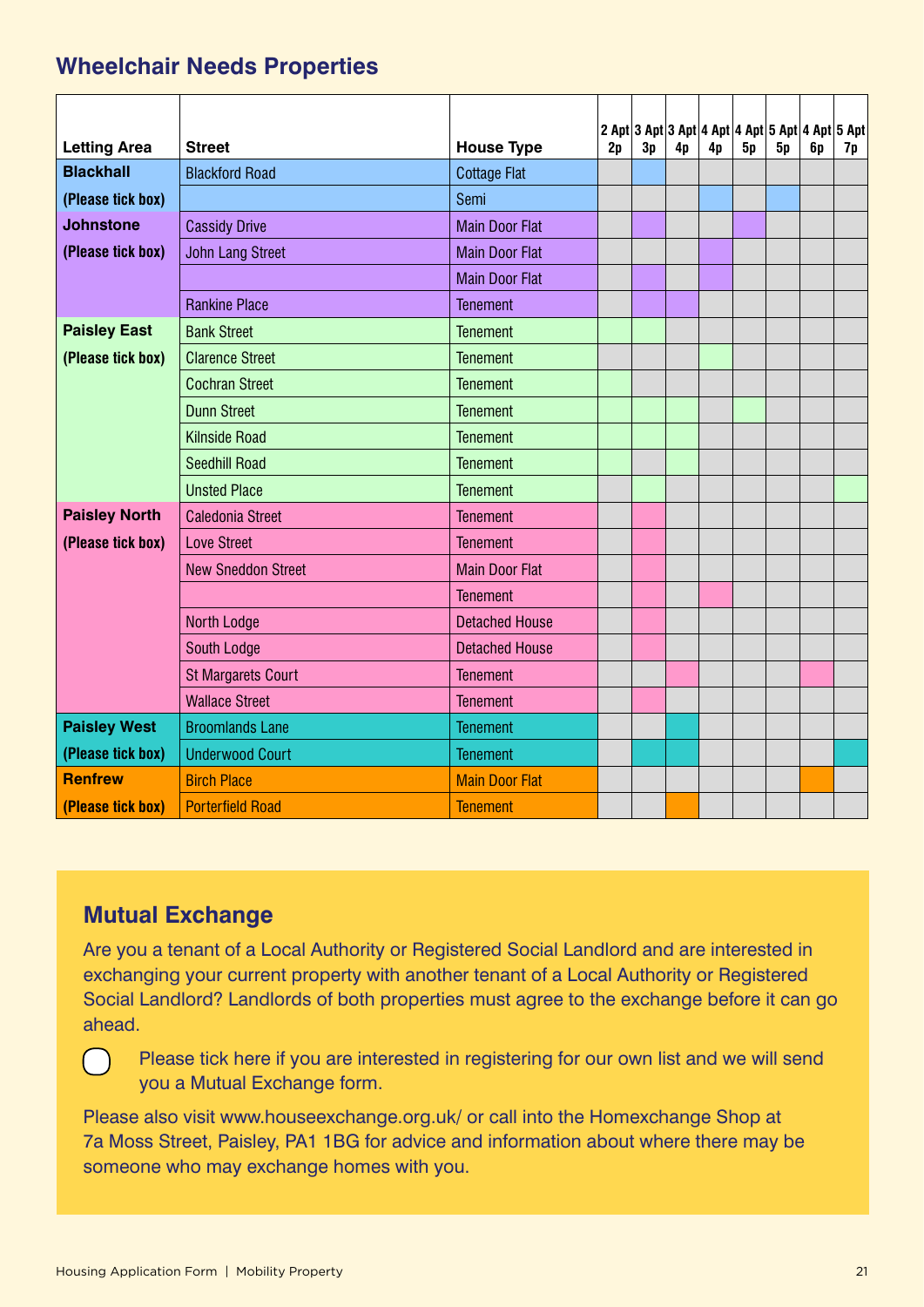#### **Other important information**

In addition to the information you have provided earlier in this form, there are several other important areas that we need to know about when processing your application and considering you for housing with us. Please answer all these questions fully.

#### **Your eligibility for housing**

The law covering asylum and immigration is complex and applies differently to the Council and the housing association partners.

If you could be affected by the legislation, you must advise us. We may be unable to assist but may be able to provide details to you of agencies who can help you.

Please answer the questions below.

|                                                                                      |            | Main applicant |            | Joint applicant |
|--------------------------------------------------------------------------------------|------------|----------------|------------|-----------------|
| What is your nationality?                                                            |            |                |            |                 |
| Are you subject to immigration control?                                              | <b>Yes</b> | <b>No</b>      | <b>Yes</b> | <b>No</b>       |
| Are there conditions or limits to your leave<br>to remain/right to reside in the UK? | <b>Yes</b> | <b>No</b>      | <b>Yes</b> | <b>No</b>       |
| If yes, please give details                                                          |            |                |            |                 |

**Please provide us with the following important information about your current and previous addresses:**

**In the past 3 years, has anyone ever taken action against you, joint applicant or anyone moving with you, or a visitor to your home, for anti-social behaviour in the following:**

| <b>Antisocial behaviour</b>                                   | Main applicant                                    |                                       | Joint applicant         |           | Other person                       |           |  |
|---------------------------------------------------------------|---------------------------------------------------|---------------------------------------|-------------------------|-----------|------------------------------------|-----------|--|
| At your current or any<br>previous address?                   | <b>Yes</b>                                        | <b>No</b>                             | <b>Yes</b><br><b>No</b> |           | Yes                                | <b>No</b> |  |
|                                                               | If yes, please provide If yes, please<br>details: |                                       | provide details:        |           | If yes, please<br>provide details: |           |  |
| Harassment of another                                         | <b>Yes</b>                                        | <b>No</b>                             | <b>Yes</b>              | <b>No</b> | Yes                                | <b>No</b> |  |
| person, or antisocial<br>behaviour towards another<br>person? | details:                                          | If yes, please provide If yes, please | provide details:        |           | If yes, please<br>provide details: |           |  |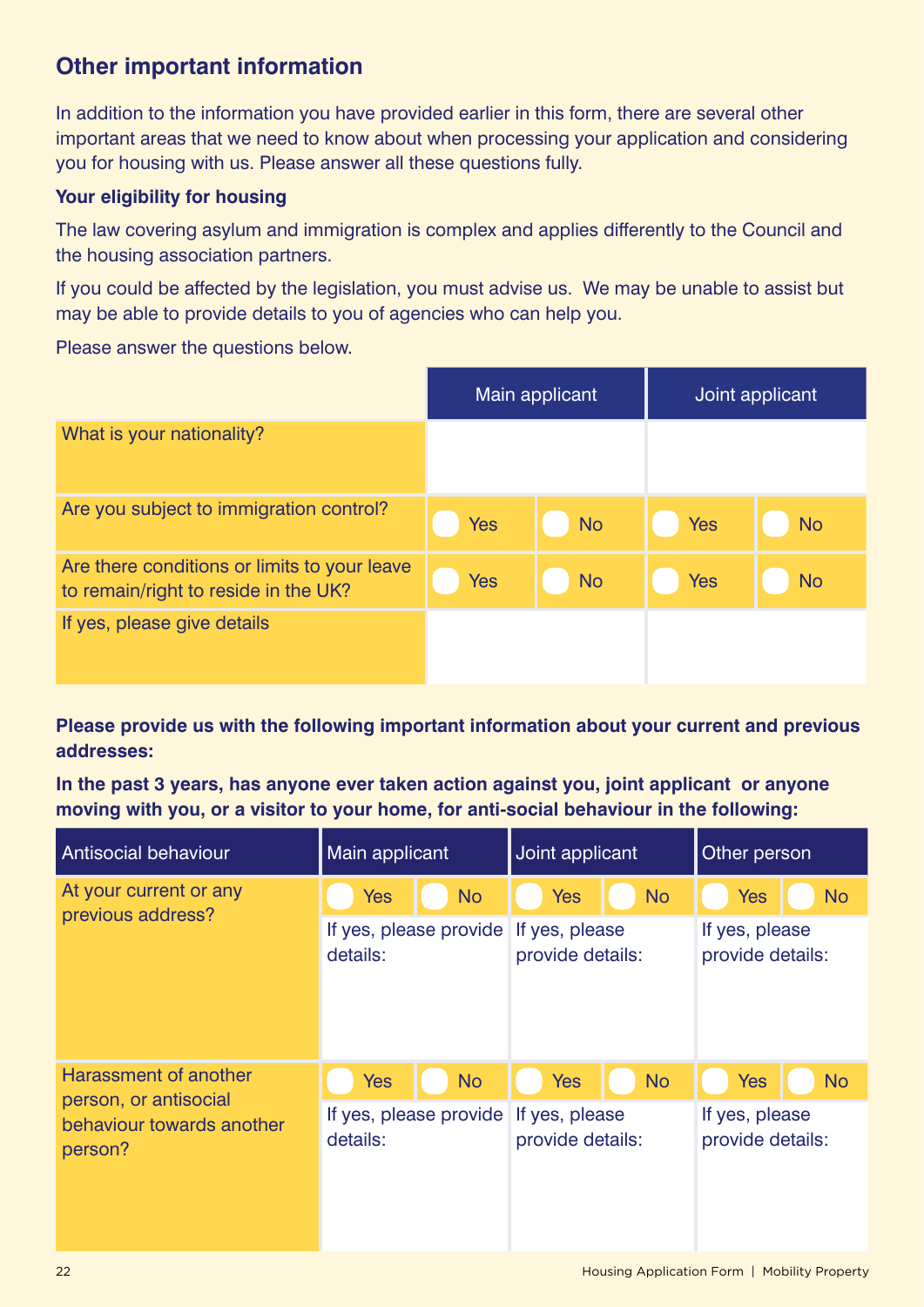| Antisocial behaviour                                                                                                                        | Main applicant                                                               |                                                    | Joint applicant                                  |           | Other person                                     |           |  |  |
|---------------------------------------------------------------------------------------------------------------------------------------------|------------------------------------------------------------------------------|----------------------------------------------------|--------------------------------------------------|-----------|--------------------------------------------------|-----------|--|--|
| A course of conduct<br>amounting to antisocial<br>behaviour in relation to<br>an employee of the social<br>landlord?                        | <b>Yes</b><br>details:                                                       | <b>No</b><br>If yes, please provide If yes, please | <b>Yes</b><br>provide details:                   | <b>No</b> | <b>Yes</b><br>If yes, please<br>provide details: | <b>No</b> |  |  |
| <b>Previous convictions</b>                                                                                                                 | Main applicant                                                               |                                                    | Joint applicant                                  |           | Other person                                     |           |  |  |
| Been convicted of using a<br>house or allowing a house to<br>be used for immoral or illegal<br>purposes?                                    | <b>Yes</b><br>details:                                                       | <b>No</b><br>If yes, please provide                | <b>Yes</b><br>If yes, please<br>provide details: | <b>No</b> | <b>Yes</b><br>If yes, please<br>provide details: | <b>No</b> |  |  |
| Been convicted of an offence<br>punishable by imprisonment<br>which was committed in,<br>or in the locality of a house<br>occupied by them? | <b>Yes</b><br><b>No</b><br>If yes, please provide If yes, please<br>details: |                                                    | <b>No</b><br><b>Yes</b><br>provide details:      |           | <b>Yes</b><br>If yes, please<br>provide details: | <b>No</b> |  |  |
| Recovery of possession                                                                                                                      | Main applicant                                                               |                                                    | Joint applicant                                  |           | Other person                                     |           |  |  |
| Have you been evicted from a<br>tenancy?                                                                                                    | <b>Yes</b><br>details:                                                       | <b>No</b><br>If yes, please provide If yes, please | <b>Yes</b><br>provide details:                   | <b>No</b> | N/A                                              |           |  |  |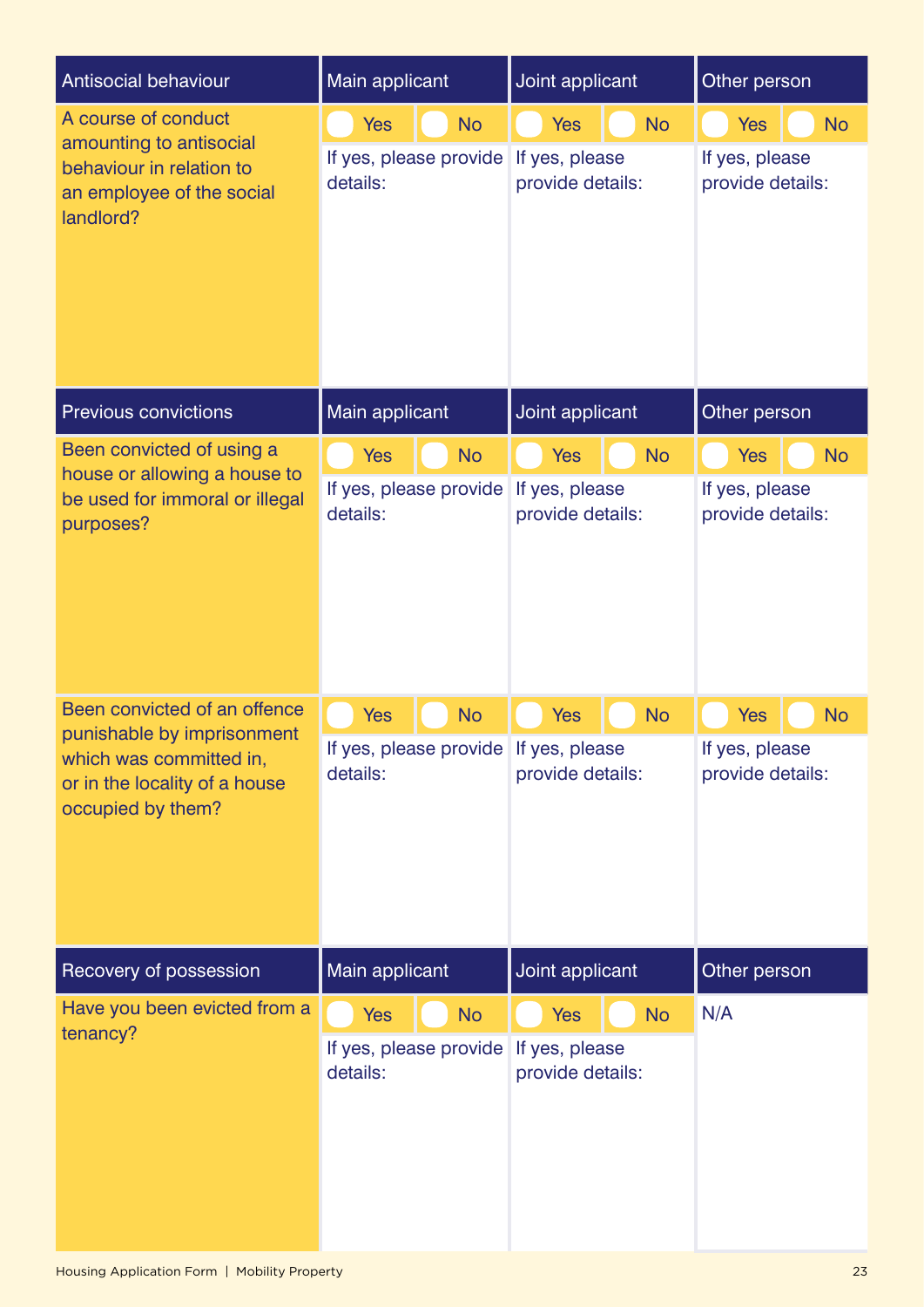| Abandoning or neglecting a let<br>property                                                                                                         | Main applicant                            | Joint applicant<br>Other person |                                                  |           |                                    |
|----------------------------------------------------------------------------------------------------------------------------------------------------|-------------------------------------------|---------------------------------|--------------------------------------------------|-----------|------------------------------------|
| Has a tenancy been repossessed<br>by a social landlord because<br>the property was abandoned by<br>you, or where a court order has                 | Yes<br>If yes, please<br>provide details: | <b>No</b>                       | <b>Yes</b><br>If yes, please<br>provide details: | <b>No</b> | N/A                                |
| ordered recovery of possession<br>due to the deterioration of the<br>condition of the property or<br>furniture provided for your use?              |                                           |                                 |                                                  |           |                                    |
| Rent arrears or other tenancy debt                                                                                                                 | Main applicant                            |                                 | Joint applicant                                  |           | Other person                       |
| Have any housing related debt<br>from their current or former                                                                                      | <b>Yes</b>                                | <b>No</b>                       | <b>Yes</b>                                       | <b>No</b> | N/A                                |
| tenancy in the last 3 years? If yes<br>please complete page 4.                                                                                     | If yes, please<br>provide details:        |                                 | If yes, please<br>provide details:               |           |                                    |
| <b>Sexual Offences Act 2003</b>                                                                                                                    | Main applicant                            |                                 | Joint applicant                                  |           | Other person                       |
| Required to register with the<br><b>Police under the Sexual Offences</b>                                                                           | <b>Yes</b>                                | <b>No</b>                       | <b>Yes</b>                                       | <b>No</b> | <b>No</b><br><b>Yes</b>            |
| Act 2003?                                                                                                                                          | If yes, please<br>provide details:        |                                 | If yes, please<br>provide details:               |           | If yes, please<br>provide details: |
| A requirement to register<br>under the Act will not affect the<br>assessment of your application<br>but may affect where you could be<br>rehoused. |                                           |                                 |                                                  |           |                                    |

#### Personal connections with Williamsburgh Housing Association

We will tell our Committee if we allocate housing to employees, former employees, Committee members, former Committee members or their close relatives. Close relatives, including step relatives, husband, wife, partner, father, mother, sister, brother, son or daughter. Former in these instances will mean one year prior to the date of application.

Are you, or anyone you are wishing to be rehoused with, an employee, Committee member or related to one of our employees or Committee members?



#### **If yes, please give details below:**

#### Relationship: .........................................................................................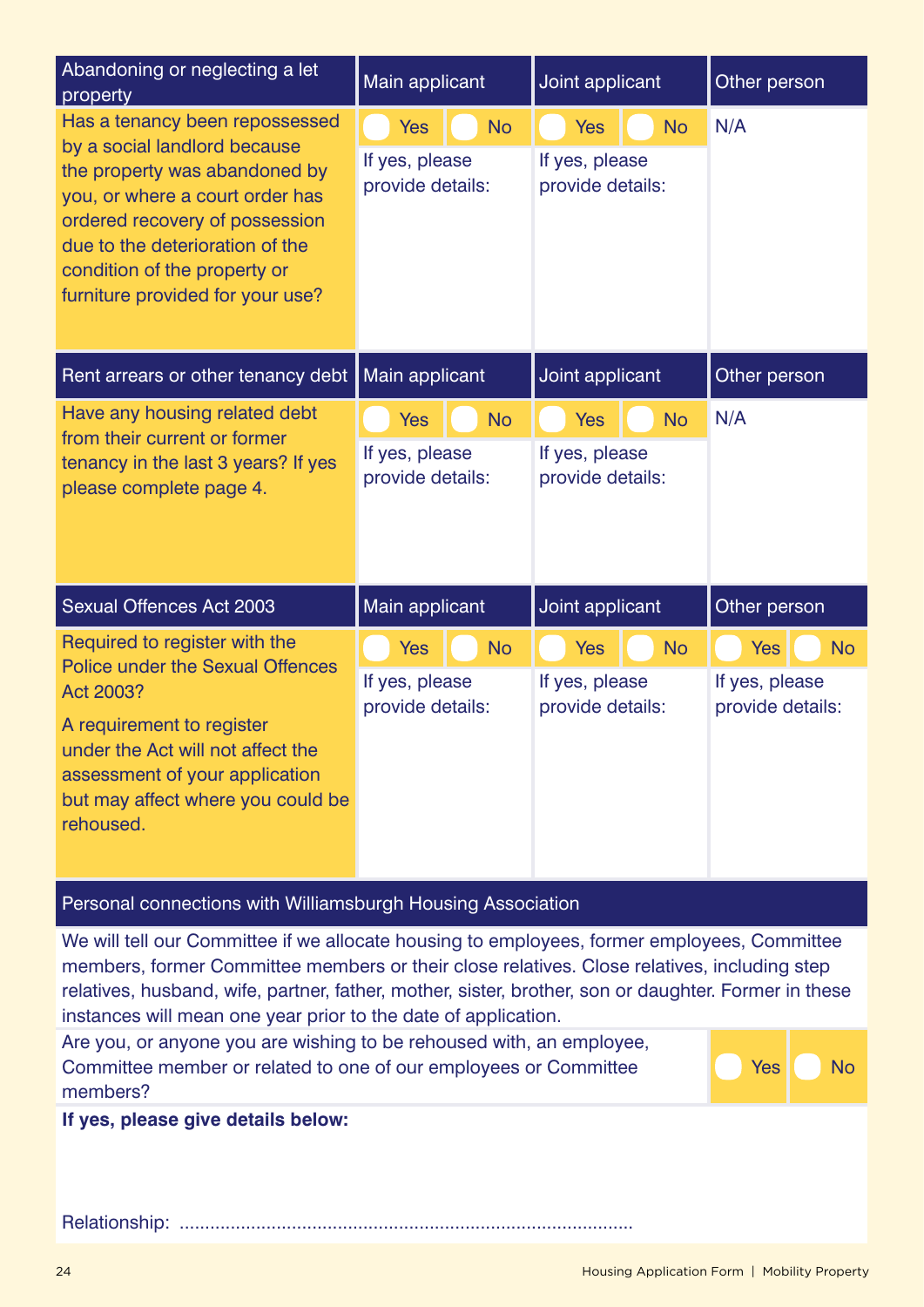

#### **Declaration**

#### **Before returning your completed form to us please read through the following statements, sign and date the boxes below to show you understand and agree with them.**

- That I/we are 16 years of age or over and are eligible to apply for housing.
- That I/we will inform you immediately of any changes in my/our circumstances.
- That all the information given by me/us on this form is true. If I/we supply any false information or do not disclose any relevant information my/our application may be cancelled.
- That if I/we are given a tenancy because I/we may have supplied knowingly or recklessly false information or I/we have kept back any relevant information, the tenancy may be ended.
- That I/we have read and understand the Fair Processing Notice provided which covers Data Protection legislation.
- That my/our current or previous landlords can be contacted for a reference.
- That I/we agree that the information provided in this application may be shared with other social landlords where I/we have indicated that we would accept a tenancy with another social landlord. In these instances, landlords who are partners in the Renfrewshire Common Allocation Policy reserve the right to apply the award given by the partner landlord you made your initial application with.
- That we may use this information to assess what help you may need to set up your new home.
- That we may use the information you have provided to check with council departments and other agencies including health professionals, Police Scotland, social workers, social and private landlords, to make sure the information is accurate or to detect fraud or crime or to find out more information in relation to your application.

| <b>Your Signature</b>            | Date        |
|----------------------------------|-------------|
| <b>Joint Applicant Signature</b> | <b>Date</b> |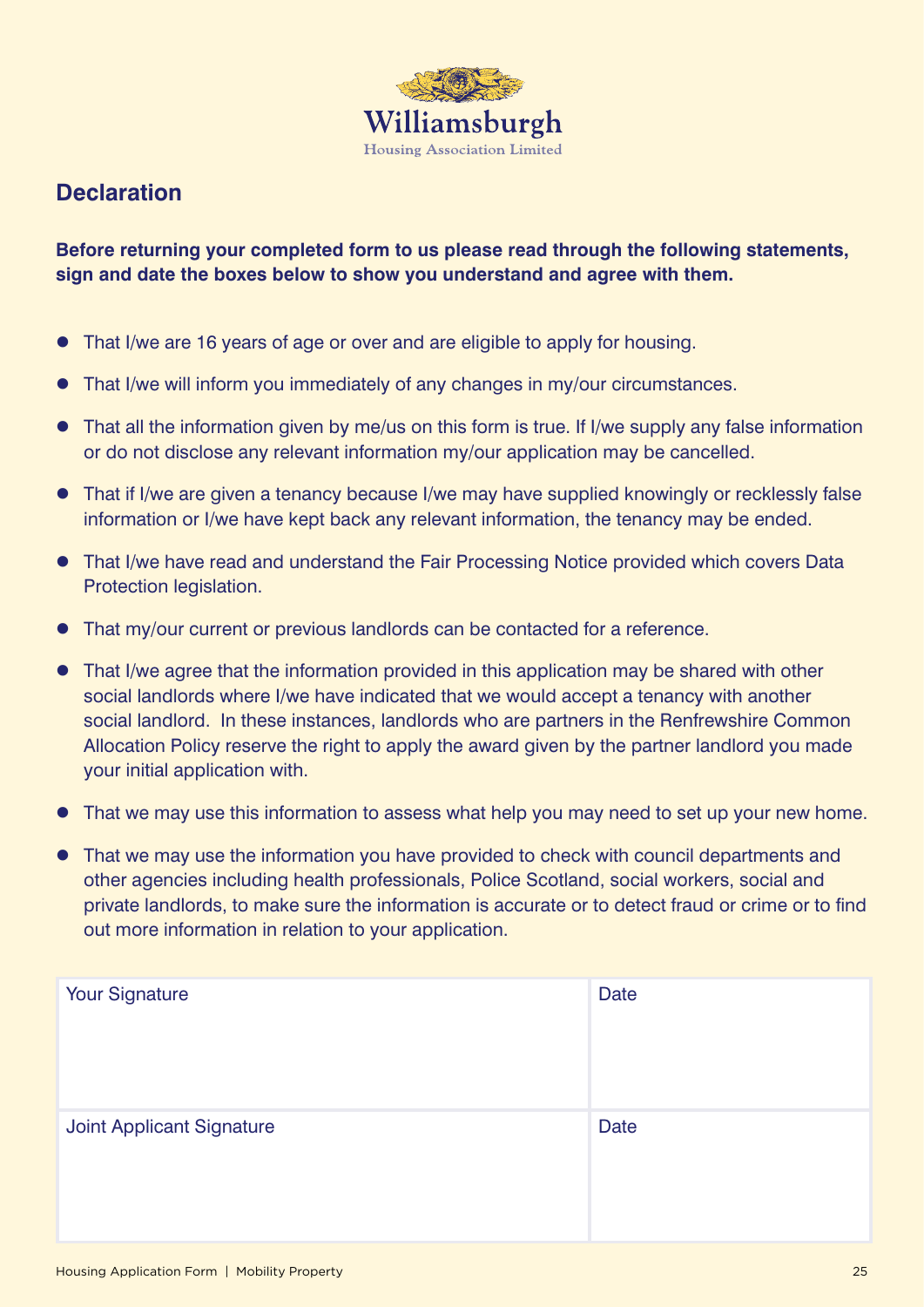#### **Common Housing Allocation Policy Partners**

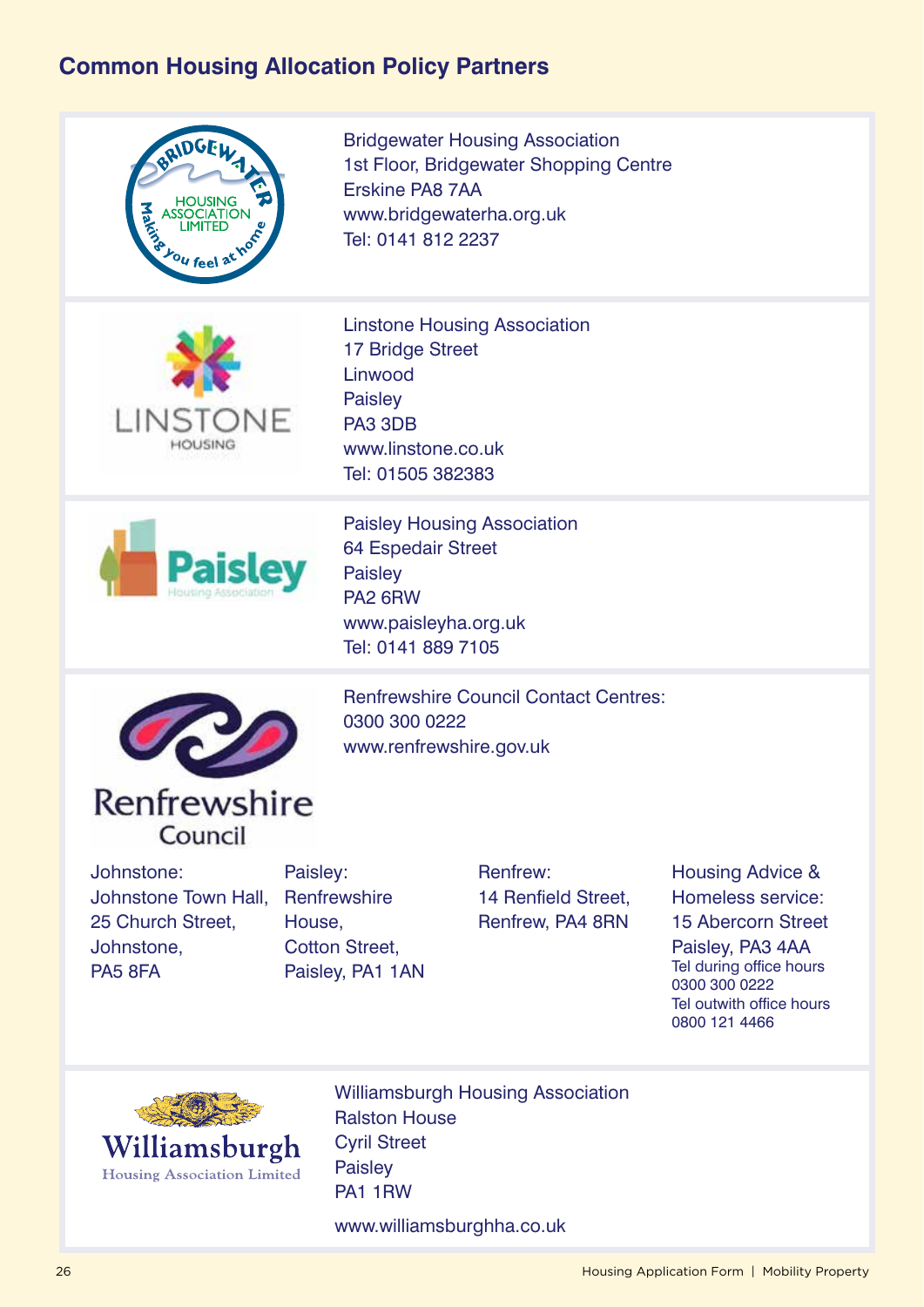#### **Other housing associations that have housing in Renfrewshire are:**

**Bield** - provide housing for older people www.bield.co.uk

**Cairn** - provide housing for older people www.cairnha.com

**Hanover** - provide housing for older people www.hsha.org.uk

**Horizon** - provide housing for general need and also older and disabled people www.horizonhousing.org

**Key** - provide housing for disabled people www.keyhousing.org

**Link** - provide housing for general need and also older and disabled people www.homehunt.info

**Loretto -** provide housing for general need and also older and disabled people www.lorettoha.co.uk

**Blackwood** - provide housing for general need and also older and disabled people www.blackwoodgroup.org.uk

**Sanctuary** - provide housing for general need and supported accommodation www.sanctuary-group.co.uk

**Ferguslie Park –** provide housing for general need http://fpha.org.uk/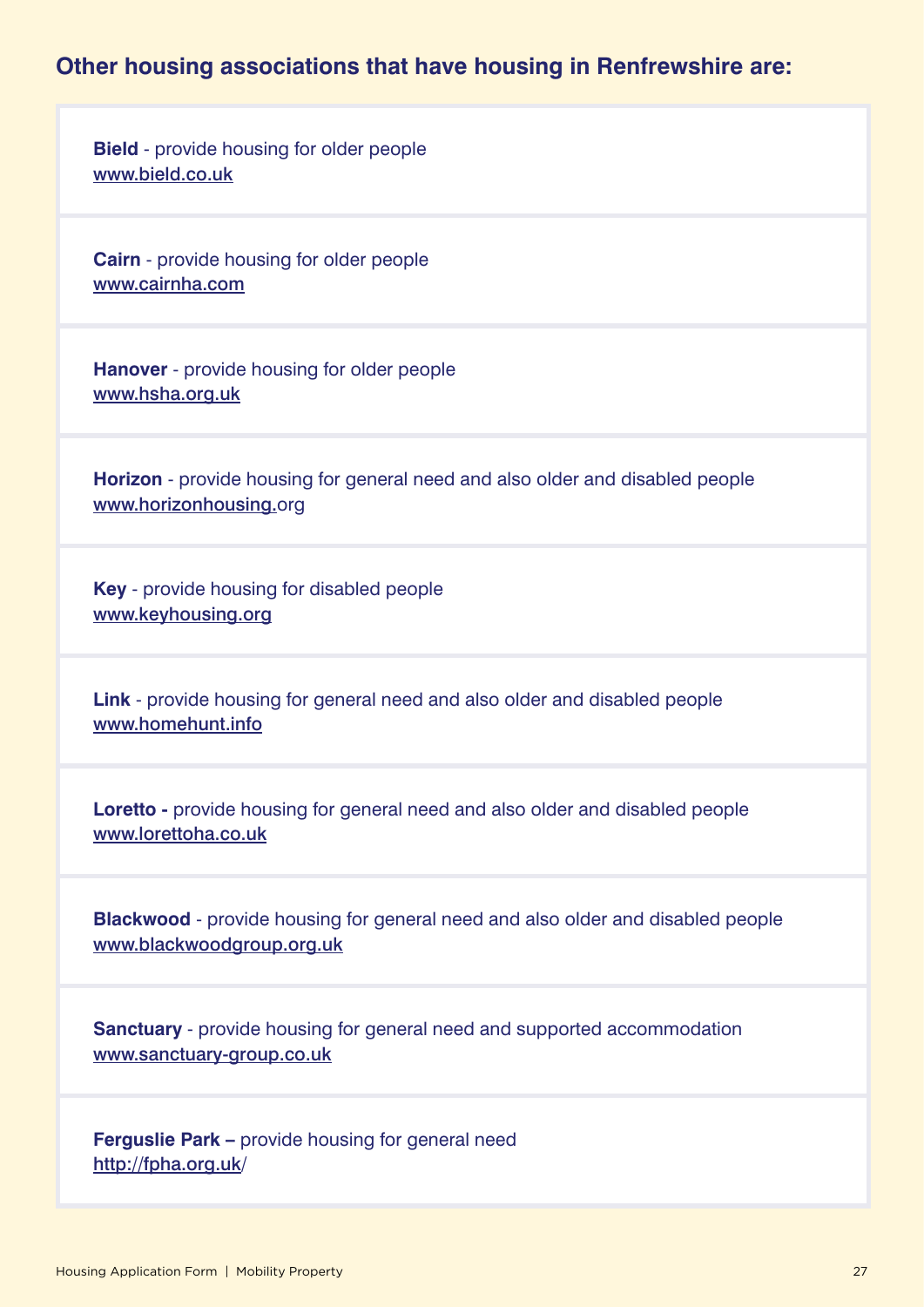# **Equality Monitoring Form**

#### **Equality Act 2010**

The Equality Act 2010 (the Act) introduces a new public sector equality duty. On 5 April 2011 the 'general duty' set out in the Equality Act 2010 (the Act) came into force and applies to public bodies listed in Schedule 19 Part 3 of the Act. The 'general duty' requires public authorities to pay due regard to the need to:

- Eliminate discrimination
- Advance equality and
- Foster good relations across a range of protected characteristics

Williamsburgh Housing is committed to equality across all functions.

#### **Data Protection**

Williamsburgh Housing Association will ensure compliance with the requirements of the Data Protection Act 1998. The information provided by you will be treated in strict confidence and names will not be reported or published in any way that makes it possible for individuals to be identified.

**You do not have to complete this section however it will help us to ensure 'Fairness and Equality For All' if you answer the questions below.**



#### 28 Housing Application Form | Mobility Property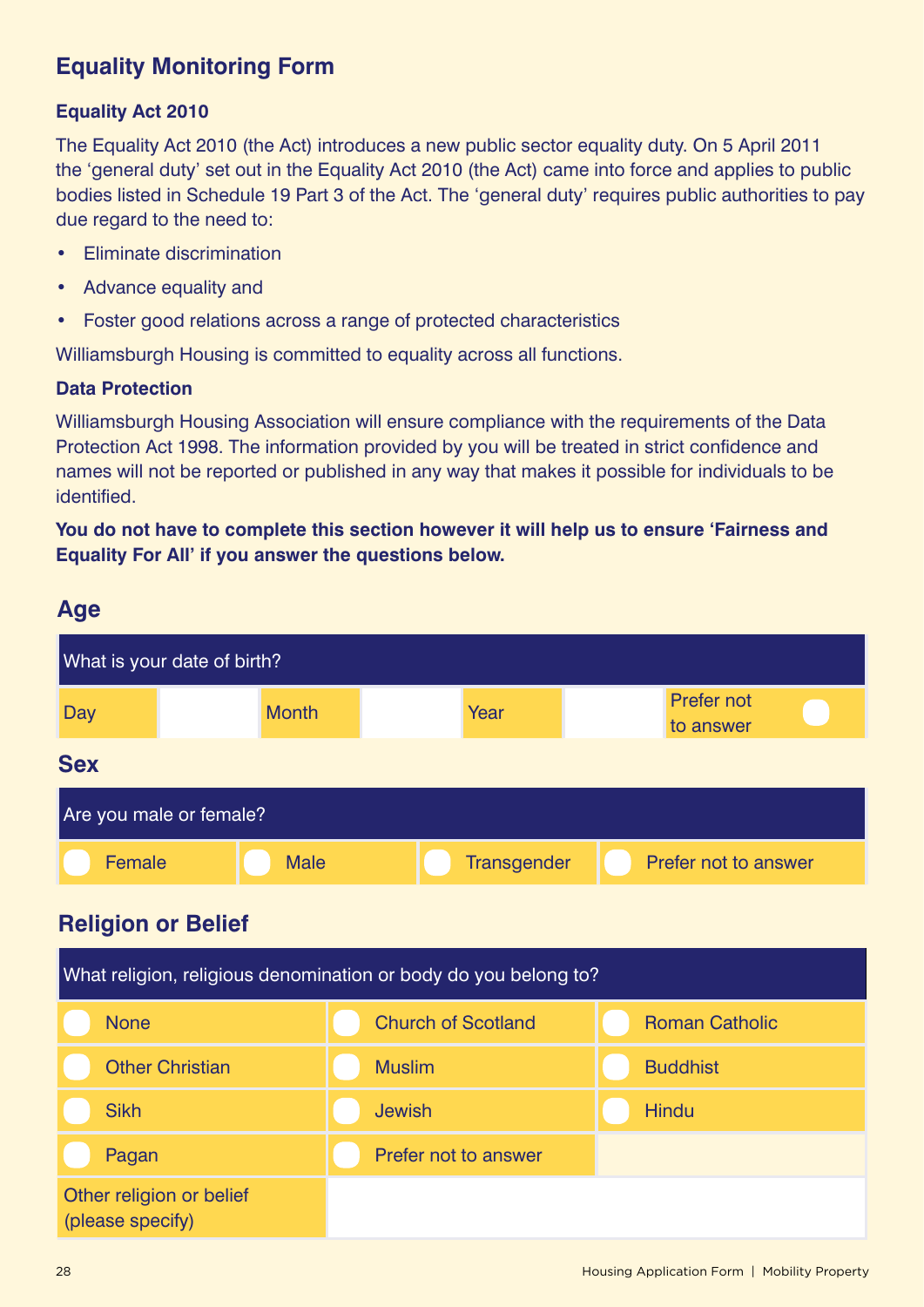#### **Race**

Please choose ONE section and then tick ONE box which best describes your ethnic group or background.

| White                                                        | African                                               |  |
|--------------------------------------------------------------|-------------------------------------------------------|--|
| <b>Scottish</b>                                              | African, African Scottish or African British          |  |
| <b>Other British</b>                                         | Other, please specify                                 |  |
| <b>Irish</b>                                                 | Caribbean or Black                                    |  |
| <b>Gypsy/Traveller</b>                                       | Caribbean, Caribbean Scottish<br>or Caribbean British |  |
| <b>Polish</b>                                                | <b>Black, Black Scottish or Black British</b>         |  |
| Other white ethnic group, please specify                     | Other, please specify                                 |  |
|                                                              |                                                       |  |
| Mixed or Multiple Ethnic Groups                              | Other ethnic group                                    |  |
| Any mixed or multiple ethnic groups, please<br>specify:      | Arab, Arab Scottish or Arab British                   |  |
|                                                              | Other, please specify:                                |  |
| Asian, Asian Scottish or Asian British                       |                                                       |  |
| Pakistani, Pakistani Scottish or<br><b>Pakistani British</b> | Prefer not to answer                                  |  |
| Indian, Indian Scottish or<br><b>Indian British</b>          |                                                       |  |
| Bangladeshi, Bangladeshi Scottish<br>or Bangladeshi British  |                                                       |  |
| <b>Chinese, Chinese Scottish</b><br>or Chinese British       |                                                       |  |
| Other, please specify:                                       |                                                       |  |

# **Disability**

| Do you have any of the conditions listed below which have lasted, or are expected to last at<br>least 12 months? Please tick all that apply |                                     |  |  |  |
|---------------------------------------------------------------------------------------------------------------------------------------------|-------------------------------------|--|--|--|
| Deafness or partial hearing loss                                                                                                            | <b>Physical Disability</b>          |  |  |  |
| <b>Blindness or partial sight loss</b>                                                                                                      | <b>Mental Health condition</b>      |  |  |  |
| <b>Learning disability</b><br>(e.g. Down's Syndrome)                                                                                        | Learning Disability (e.g. Dyslexia) |  |  |  |

Housing Application Form | Mobility Property 29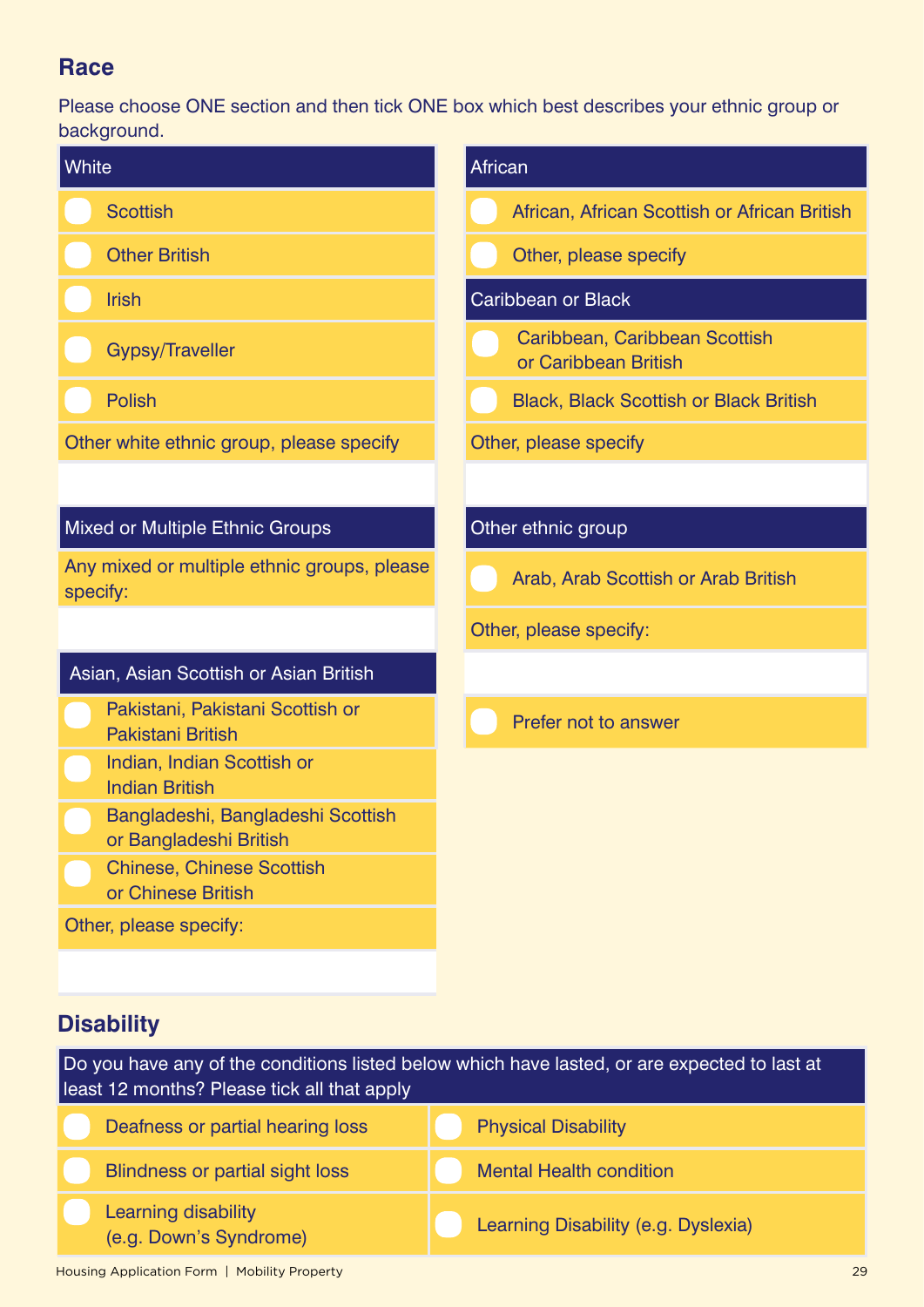| Development disorder (e.g. Autistic<br>Spectrum Disorder or Asperger's<br>Syndrome)                                                                       |                                      | Long term illness, disease or condition |                       |  |  |
|-----------------------------------------------------------------------------------------------------------------------------------------------------------|--------------------------------------|-----------------------------------------|-----------------------|--|--|
| Other condition, please specify                                                                                                                           | Prefer not to answer                 |                                         |                       |  |  |
|                                                                                                                                                           |                                      |                                         |                       |  |  |
| Are your day to day activities limited because of a health problem, old age or disability which<br>has lasted or is expected to last, at least 12 months? |                                      |                                         |                       |  |  |
| Yes, limited a lot                                                                                                                                        | <b>No</b>                            |                                         | Prefer not to answer  |  |  |
| <b>Marriage and Civil Parnership</b>                                                                                                                      |                                      |                                         |                       |  |  |
| What is your legal marital status?                                                                                                                        |                                      |                                         |                       |  |  |
| <b>Single</b>                                                                                                                                             | <b>Married/Civil Partnership</b>     |                                         | Living with partner   |  |  |
| <b>Divorced</b>                                                                                                                                           | Separated                            |                                         | Widowed               |  |  |
| Prefer not to answer                                                                                                                                      |                                      |                                         |                       |  |  |
| <b>Pregnancy and Maternity</b>                                                                                                                            |                                      |                                         |                       |  |  |
| Are you currently?                                                                                                                                        |                                      |                                         |                       |  |  |
| Pregnant                                                                                                                                                  | On maternity leave<br><b>Neither</b> |                                         |                       |  |  |
| Prefer not to answer                                                                                                                                      |                                      |                                         |                       |  |  |
| <b>Sexual Orientation</b>                                                                                                                                 |                                      |                                         |                       |  |  |
| Which of the following best describes how you think of yourself?                                                                                          |                                      |                                         |                       |  |  |
| <b>Bisexual</b>                                                                                                                                           | Gay                                  |                                         | Heterosexual/Straight |  |  |
| Lesbian                                                                                                                                                   | <b>Other</b>                         | Prefer not to answer                    |                       |  |  |
| <b>Gender Reassignment</b><br>The term gender reassignment applies to the process of transitioning from one gender to the<br>other.                       |                                      |                                         |                       |  |  |
| The term used in the Equality Act to describe people who intend to transition, are transitioning or<br>have transitioned is 'transexual'.                 |                                      |                                         |                       |  |  |
| Do you or have you ever considered yourself to be transsexual? Please tick the relevant box.                                                              |                                      |                                         |                       |  |  |
| <b>Yes</b>                                                                                                                                                | <b>No</b>                            |                                         | Prefer not to answer  |  |  |